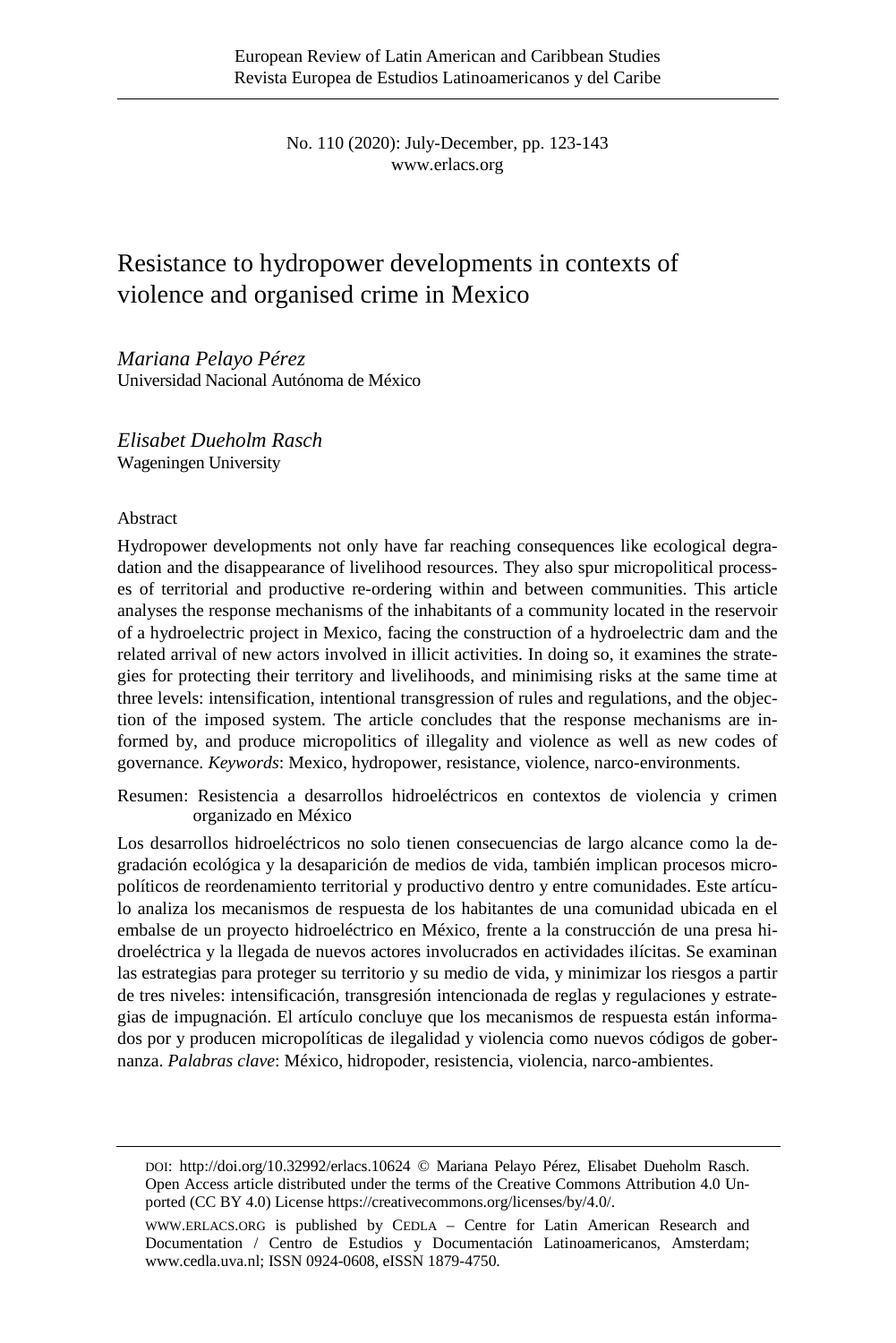#### **Introduction**

Hydropower developments not only have far reaching consequences like ecological degradation and the disappearance of livelihood resources. They also spur micropolitical processes within and between communities (Porto-Gonçalves 2006). Such processes might include the constitution of a specific sort of hybrid space (Rasch 2017) that we call narco-environments in this paper, for being inhabited by multiple violent actors and governed through codes of conduct that are shaped by drugs related violence and illegality. This often results in disputes over access to, and control over, natural resources, as well as in new ways of governing the territory based on illegality and violence. At the same time, residents of affected communities try to protect their livelihoods and as such develop different strategies to resist and mitigate the impacts of hydropower developments and the constitution of new forms of governance.

In this paper we analyse how residents of communities affected by hydropower developments navigate processes of territorial and productive reordering in a context of illegality and violence by way of a case study of the community in the state Nayarit, México. In this community the construction of a large hydropower dam, started in 2003 and finished in 2007, located in the basin of the Río Grande Santiago, impacted negatively on different dimensions of community life. There was a sudden detriment of the fish quality, the lands depleted, and fishing restrictions were not respected. Because of territorial and productive reconfigurations related to the construction of the hydropower dam, illegality and violence became an important part of daily life in the community. This violent, clandestine environment shaped the ways in which communities (could) respond to, and actively resisted, energy projects in order to secure and protect their livelihoods. At the same time, these acts of resistance transgressed local environmental and political norms. Everyday practices of survival became acts of resistance.

Resistance towards hydropower developments takes place within the broader context of large investments in large scale hydropower dams, road building, and industrial mining in Latin America. Such investments in large projects are often still considered as the way forward for development (Bebbington et al. 2018), notwithstanding the numerous studies that point at the negative socioenvironmental consequences of such hydropower dams (Díaz et al. 2011; Fearnside 2015, 2017; Boelens et al. 2019; Walker et al. 2019). Resistance towards such developments has been widely documented by scholars for different parts of Latin America: Hidalgo-Bastidas and Boelens (2018) on Ecuador, Walker and Simmons (2018) on Brazil, and Aguilar-Støen and Hirsch on Guatemala (2017), among others. From this strand of literature, it becomes clear that resistance against hydropower is mostly not only about the negative consequences of such projects, but also about the participation in decision-making processes and power (see also Hommes et al. 2019).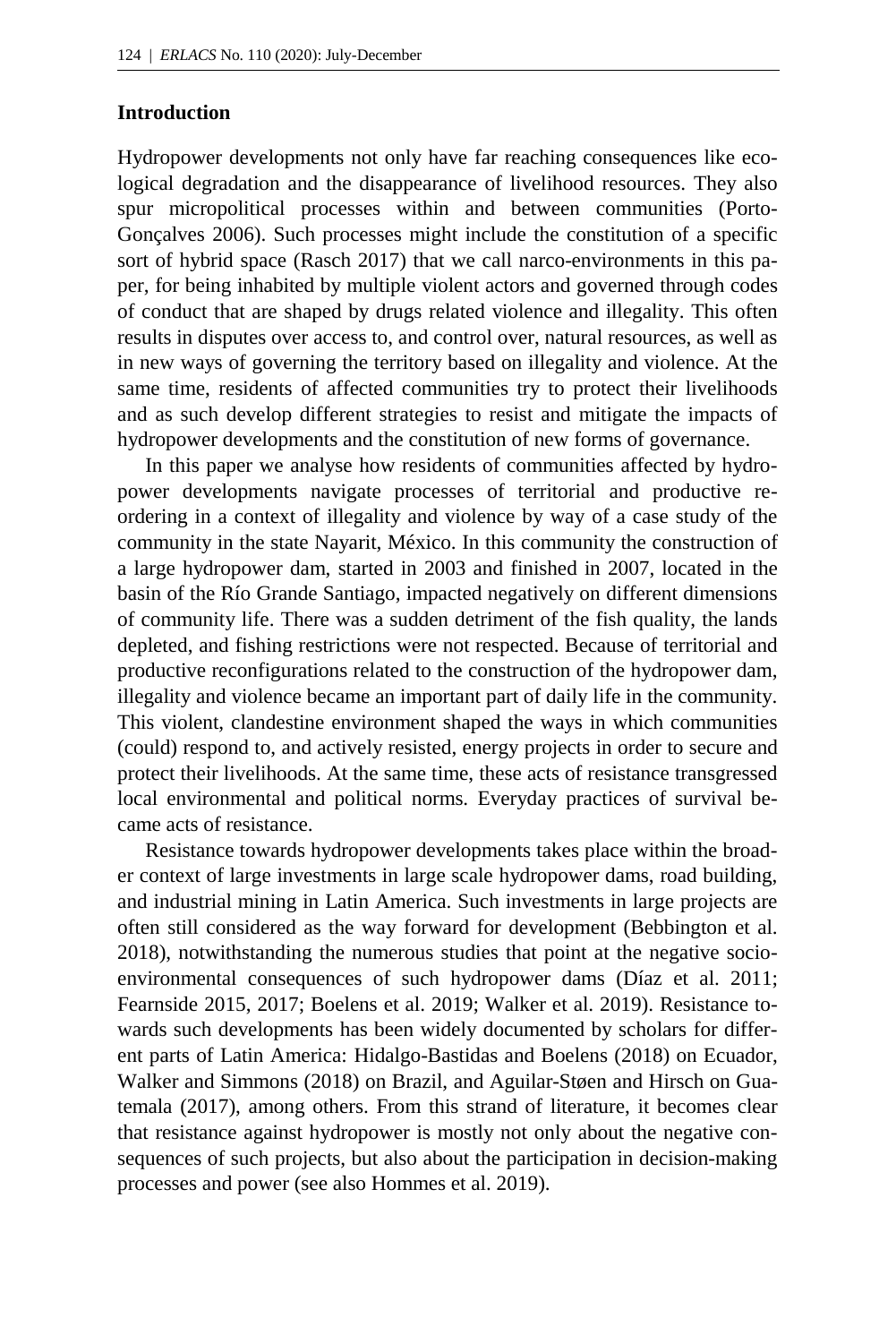Hydropower projects, as well as resistance against them, often go hand in hand with violence (Lync, 2006; Duarte-Abadía et al. 2015). The past decade, the violence has changed, becoming more and more intertwined with drugs related activities in the so-called narco-corridors (McSweeney et al. 2014; Aguilar et al. 2017). In addition, these narco-corridors impact negatively on ecosystems and rural communities (Wrathalla et al. 2020). In the case of Central America, for instance, drug traffic leads to increasing deforestation (Tellman et al. 2020), sometimes combined with illegal breeding of cattle as a way of laundering money (Devine et al. 2020). The work of Ballvé (2018) shows how narco-frontiers are characterised by colonial logics, uneven development, violent politics and deforestation as a result of the production of cocaine. Insurgence, counterinsurgency, and violence have become part of everyday life. These developments produce new hybrid spaces that are made up of different (violent) actors that compete for the same territories (Rasch 2017). Because of the impactful presence of actors related to drug production and traffic, and the specific explosive dynamics that their presence produces, we call these hybrid space 'narco environments'. Narco-environments are the (hybrid) spaces and ecosystems that are captured and re-coded, re-configurated, by the criminal logics of groups dedicated to drug dealing and trafficking, money laundering that pursue territorial control by using material and symbolic violence.

In this article we examine how hydropower developments went hand in hand with increasing (drug related) violence. We analyse how its residents resisted these interrelated developments at three levels. First, we aim at identifying the ways in which inhabitants of the community respond to ecological and socio-political transformations, individually and collectively, in order to protect their livelihoods, territory and human rights. Second, we analyse how these responses are shaped by illegality and criminal activities that are part of the hydropower developments in the community. Third, we look into how, within this context, everyday practices are transformed into acts of resistance and shape micropolitics in the context of hydropower developments. In doing so, we aim to contribute to literature that brings together violence, illicit actors, and violence specialists in natural resource conflicts in Latin America (Rasch 2017; Ballvé 2018; Middeldorp & Le Billion 2019). Whereas this literature provides for growing insights in how residents are criminalised and what sorts of violence they face, and more macro perspectives on the environmental changes of the narco corridor, there is still little literature about how these transformations work out on the local level, and how violence shapes the responses of communities towards hydropower developments.

What we add is that we analyse different acts of resistance in relation to violence and illegality that become part of daily life at the local level, using a micropolitical ecology perspective (Horowitz 2011). Such an approach allows for analysing the local particularities of environmental conflicts, and how the social complexities in and between communities evolve in such conflicts and within the context of broader political and economic developments (Rasch &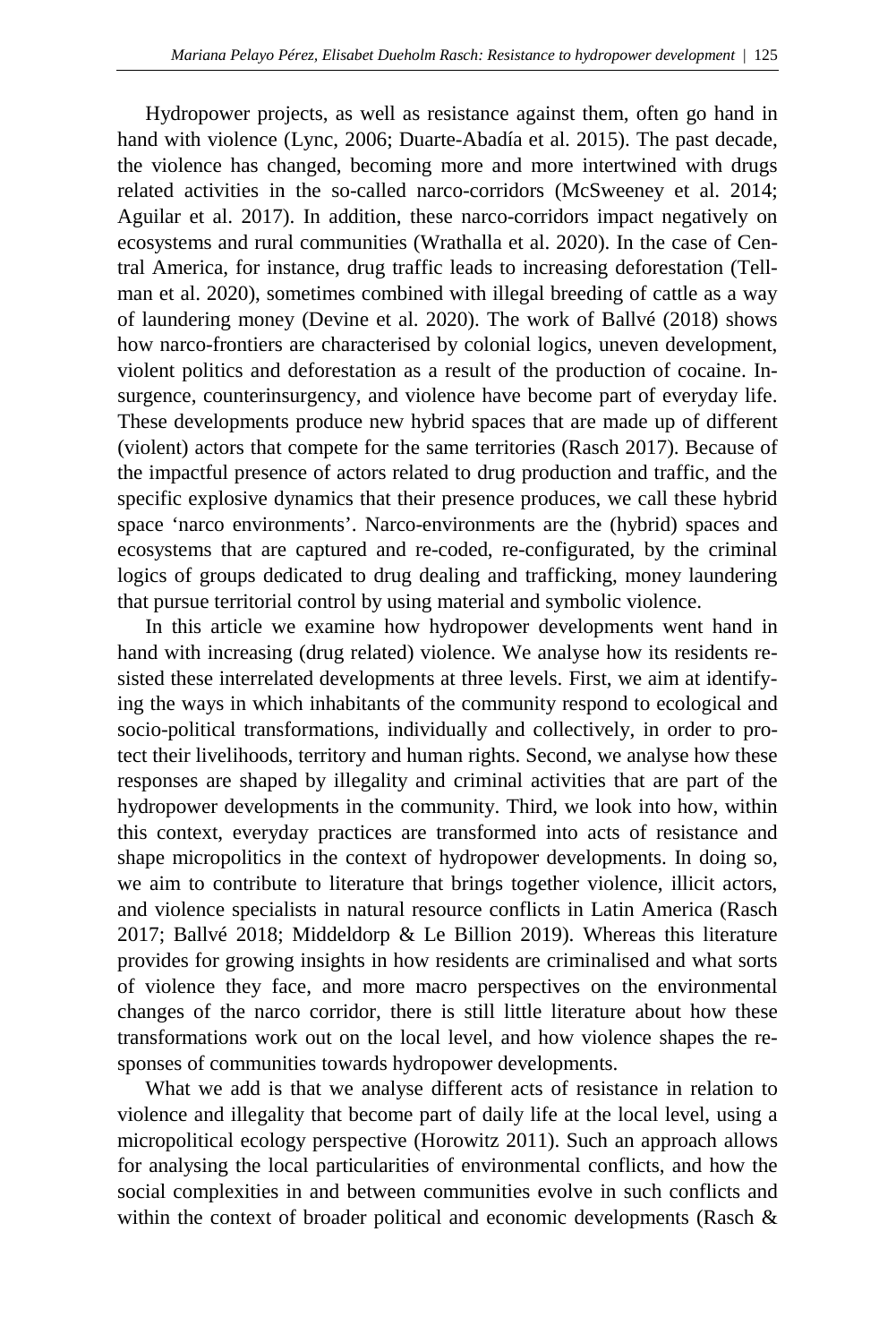Köhne 2016). As such, we focus on understanding how the dynamics of megaprojects interact with local actors and local acts of resistance towards such projects in a context of violence and illegality. Through a detailed analysis of how acts of resistance transform over time, we show how such practices adapt, not only to global developments, but also to local relations, new ecological circumstances, and to increasing levels of violence and illegality.

The findings presented in this article are based on qualitative ethnographic fieldwork by Pelayo Pérez during eight months in 2017. The methods used, include participant observation, 26 open interviews fisherfolk, peasants (male and female), and community leaders. In addition, 3 focus groups were carried out. The interviewees quoted in this article have been anonymised. The quotes that we present here cannot be traced back to individual research participants. During fieldwork, their safety and the risks of talking freely was extensively discussed. Pelayo Pérez, who conducted the fieldwork, was always accompanied by a key informant during fieldwork who was well-known and respected in the community. We applied a process of open and axial coding to the material, organising the research data into categories and codes (Corbin & Strauss 1990).

The remainder of the article is structured as follows. First, we elaborate on the theoretical framework. We then go on to describe how hydropower developments arrived in the community, before we continue to analyse how new codes of water governance became hegemonic in the community through new actors that were involved in illicit activities. In the final section we examine the different levels of resistance that were developed by the inhabitants towards these developments, ranging from internalisation to strategies of objection.

#### **Theoretical framework**

Resistance can be broadly understood as a social action that is carried out in some kind of oppositional relation to power (Hollander & Einwohner [2004\)](https://www.tandfonline.com/doi/full/10.1080/2158379X.2015.1010803?casa_token=DOVCCxIiYv0AAAAA:LiNf2fYEh8qGtzb2FYe4_L4IZ_Zs4APCnxdjo89LeZvzEC4PWxiL_MX10g6XhgwDojNGkblsKjsi). The approaches of Scott (1998) and van der Ploeg (2007) to resistance open up avenues for disclosing forms of resistance that are present at the local level and through which communities position themselves towards globalised markets that otherwise might not become visible. Van der Ploeg's (2007) third type of resistance includes action and production, giving an extra dimension to Scott's everyday forms of resistance, or infrapolitics, which are best described as acts of resistance by subordinate groups that might not be recognised as such. Van der Ploeg considers production as resistance, that is, practices of development that are developed as strategic actions with the intention to protect livelihoods and increase resources, as a response to risks that threaten livelihoods. Although van der Ploeg developed this conceptualisation in relation to technological innovations and the mercantilisation in rural areas (van der Ploeg 2007; van der Ploeg, Jingzhong & Schneider 2012), we find it useful to apply these insights to the way people respond to hydropower developments because it con-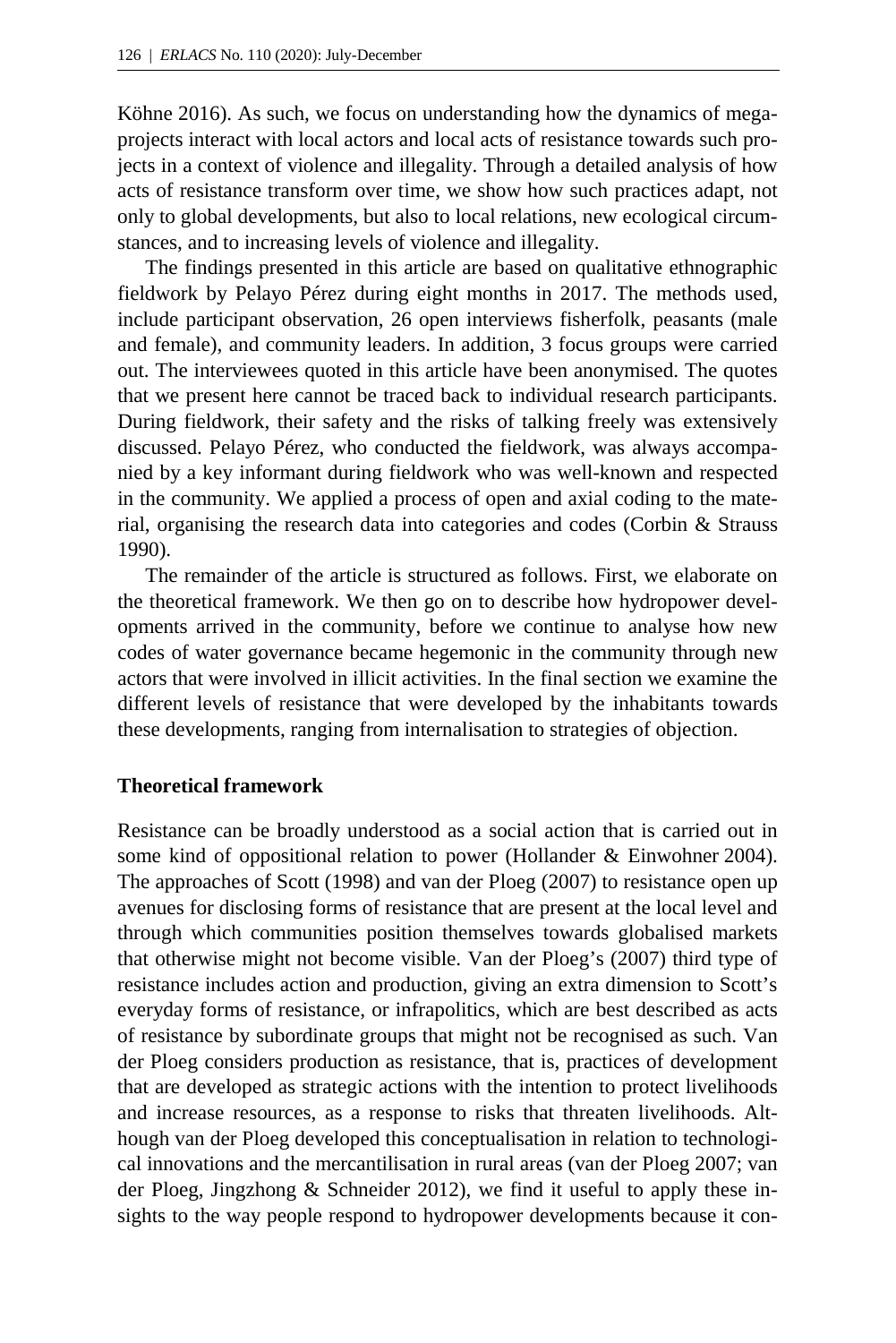cerns the alterations in livelihood strategies as a response to other forms of development implemented in rural areas. In the case study presented here, such forms of resistance develop not only with the intention to mitigate the risks of hydropower development, but also as a way of resisting a system of repression and influence the consequences of such developments for the environment as well as for the community. Together, van der Ploeg's third type of resistance and Scott's infrapolitics capture the myriad of ways that community members engage in responses towards hydropower developments and transformed codes of conduct.

In line with the work of Horowitz (2008), who has called for an analysis of resource conflicts through the lens of micropolitical ecology, we use a micropolitical ecology perspective to analyse these local responses to hydropower developments. Micropolitical ecology is rooted in political ecology and emerged as a way of responding to the macro-structural character of the political ecology of the 1990s (Moore 1993: 380). As a reaction to structural and functional understandings of natural resource conflicts, in which communities were often represented as homogenous unities (Blaikie & Brookfield 1987; Horowitz 2011), Moore (1993) emphasised the importance of incorporating micropolitics into a political ecology perspective in order to be able to understand the struggles through which access to natural resources is negotiated. Communities are then seen as heterogeneous and complex; and the existence of contradictory alliances and multiple internal power differences within them are recognised (Watts 2000: 268). Hence, local particularities and how individuals pursue their own interests in conflicts over natural resources, become central to a political analysis of environmental conflicts (Horowitz 2008).

To analyse local resource conflicts using a micropolitical ecology perspective, entails recognising resource conflicts within and between communities, and between communities and the state, while understanding them in their broader context (Rasch & Köhne 2016). It also enables us to look at the local level (Bryant & Bailey 1997: 24), applying an actor oriented perspective (Bury 2008; Giddens 1976, 1979; Long 1992; Murdoch & Marsden 1995). At the same time, it acknowledges how political and economic developments outside communities shape and inform the particularities of (seemingly) local conflicts (Horowitz 2012). Hence, it allows for a focus on local actors' daily struggles over livelihood strategies and claims to authority, without ignoring broader political, economic, and social forces (Horowitz 2008, 2011). Such a perspective is crucial for disclosing the otherwise invisible forms of responses towards hydropower developments and related illegality and violence.

We also use Briassoulis' (2017) idea of response assemblages to capture the different forms and levels of responses to hydro developments in the community. Such human responses to environmental degradation, according to Briassoulis, evolve in relation to the specific context, which on its turn shapes the causes, as well as the consequences of environmental degradation. She conceptualises responses as incomplete and mostly unconnected. Such re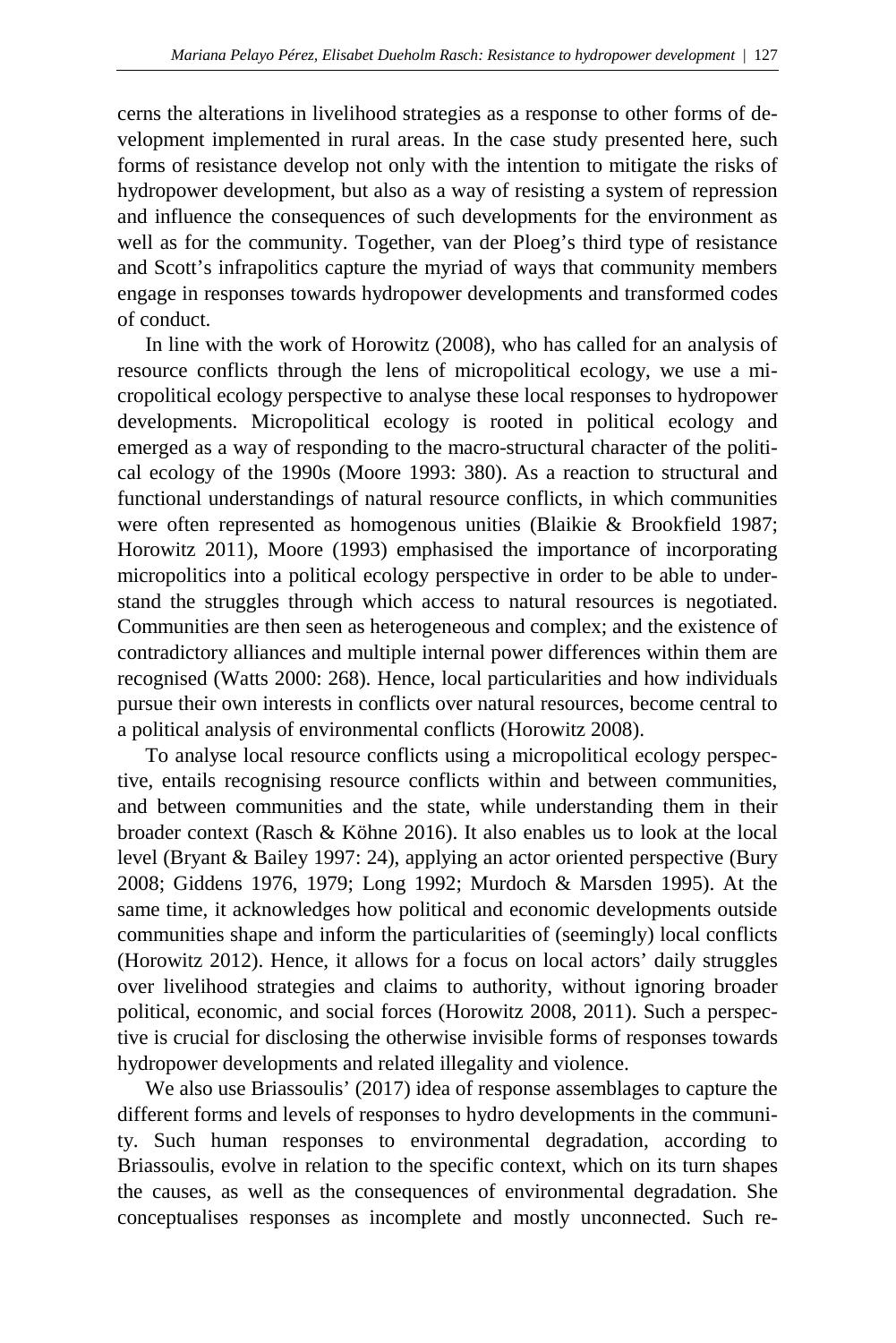sponses are in continuous interaction with each other and seemingly unconnected and relatively autonomous elements, human and non-human, procedures and contexts. Such an approach acknowledges the importance of 'the particular' and the role of 'uncertainties' in how interventions turn out. Such assemblages are multilayered (Briassoulis 2017). In addition, responses in reaction to environmental threats multiply, compete and might contradict each other (Horowitz 2017).

Thus, bringing together micropolitical ecology with theories of resistance, opens avenues for understanding and unravelling resistance to global development projects in narco-environments – where, because of the explosive mix of violent actors, acts of resistance might become less predictable – looking at the interactions between different forms of resistance, the different actors, resistance strategies and where the resistance takes place (Rasch & Köhne 2016). It also allows for a deeper understanding of actual practices of participation and resistance (Singto, Fleskens & Vos 2018) and the complexities of (local water) governance (Hommes et al. 2019), including the sometimes less predictable ways in which, and reasons why, individuals create alliances as a way of engaging in resistance (Lohman 1995). In doing so, we not only add violence and illegality as disruptive and unpredictable elements that inform and produce new forms of resistance in micropolitics. We also follow Rasch and Köhne's (2016) suggestion to add two more elements to the study of micropolitics in natural resources conflicts; the first is to take into account the way that people use natural resources as a way of making a living, and the second are the ways that micropolitics is entangled with, and at the same time coconstruct practices that are related to development.

#### **Hydroelectric developments: beginnings**

The community under study is located less than 10 kilometres from a large hydroelectric power that is part of the hydrologic system of the Río Grande Santiago. The construction of the hydropower dam started in 2000 and the dam was inaugurated in 2007. Today, it is the second largest dam of the state; it has the capacity of generating 750 megawatts, is 640 meters long and 178 metres high (CFE 2002; CONAGUA 2014). The construction of the dam was justified by national energy demands and the global (neoliberal) economic model geared towards the amplification of the energy system. In addition, the exploitation of the water reserves of the Santiago river would serve an alternative to the depleted oil resources (CFE 2002). The project was funded by Proyectos de Impacto Diferido en el Registro del Gasto (PIDIREGAS). This is a national fund that finances infrastructural projects. The construction of the dam did not take place one night over the other. The Federal Electricty Commission (CFE) realised the necessary assessments considering the geology and possible road construction already in 1962. In the 1980s the company resumed its research in the region, this time focusing on feasibility of the project. Almost a decade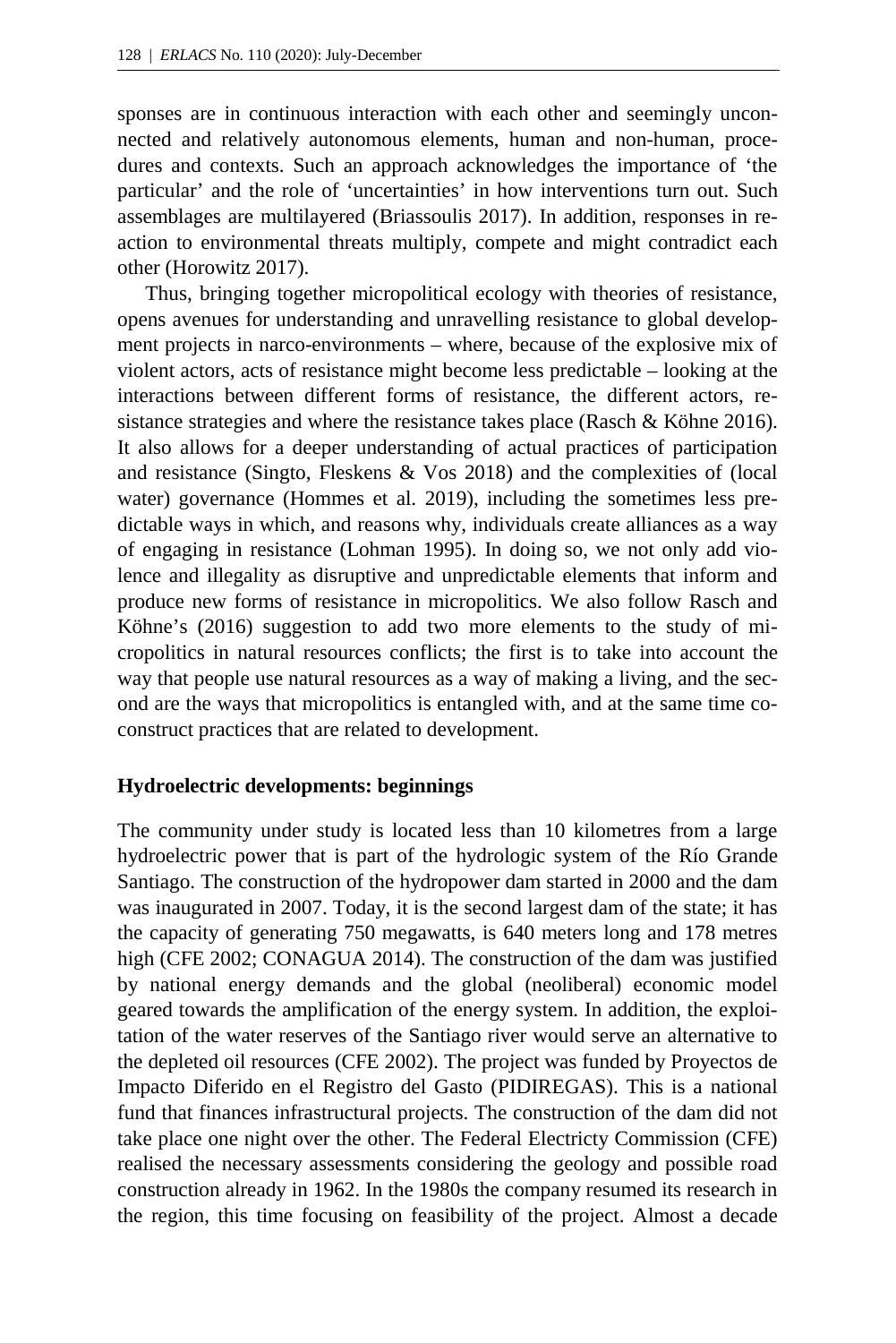later, the CFE finally proceeded with the census and continued to construct the dam in the year 2000. However, in 2001, access to the construction area was obstructed by a collapsed hill. Consequently, the CFE needed to find an alternative way to access the construction site. One of the options was via the community under study. To gain consent from the community for their access to, and use of, the road, the company asked for an official meeting with the authorities of the *ejido*  $(1)$  $(1)$  $(1)$ .<sup>1</sup>

During the meeting with the *comisariado ejidal*, the CFE representatives promised the community several benefits related to hydro developments, such as more jobs, the activation of fisheries, the introduction of electricity, economic support for reforestation and for the sowing of pasture, water for irrigation systems, the improvement of houses, access to drinking water and the paving of the main road (2). Based on these promises, the company achieved a social license to operate. The local authorities trusted the company and gave permission for the use of the road. This way of reaching consent resonates with Navarro's (2015) analysis that forms of development that are discursively linked with progress and modernisation, and propagate that extractive projects will directly benefit the adjacent zones, function as mechanisms of co-optation of communities. Loyalty to such projects, then, is based on dependence and subordination. This mechanism also becomes manifest in the following quote:

Lastly the people convinced me. They said that things would become better, that there would be fish here and that they would support the cattle breeders with pasture, but they didn't convince us... then they promised [a] road and we laid it down in minutes that we as a commission gave them another opportunity. They constructed this road, and they arranged drinking water through a reservoir that goes down to the swamp, but it only lasted through the inauguration. There's the reservoir water pump [points at the reservoir], a small one, there's no water in it. I mean, this is pure deception, [they] only [did it] so that we would give our consent (3).

In sum, the CFE acquired permission to use the road to the construction site by promising benefits of the dam for the community and other related projects that would improve its inhabitants' living conditions. They reached this consent and legitimacy through negotiating with the *ejido* authorities.

## **New actors, new struggles**

The community, but also the *ejido*, suffered from environmental losses and numerous human rights violations as a result of (the construction of the) dam. *Ejidal* lands that were home to approximately four families, were flooded. In addition, the floods also caused the loss of paddocks and damaged the alluvial soils that were located close to the river. To make up for these negative impacts of hydropower developments, CFE offered compensation and deposited eleven million pesos to the *ejido* in the Fideicomiso Fondo Nacional del Fomento Es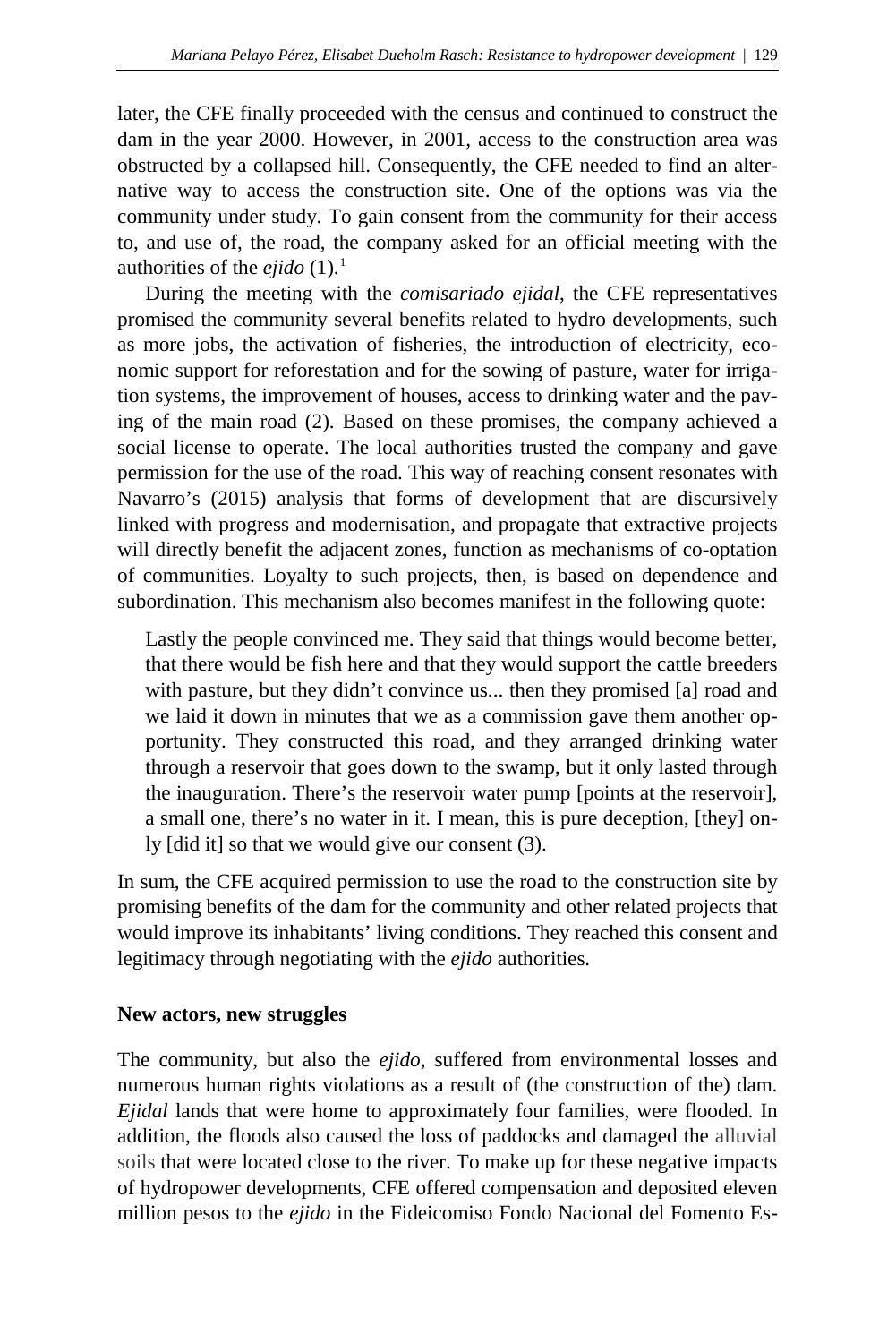tatal (FIFONAFE) (Montalvo 2009). This amount of money, however, was not considered as enough to meet up to the damages the dam had caused and was thus not accepted as such by the local authorities. In their negotiations with the company, the *ejidal* authorities were supported by two new actors that had entered the playing field: the NGO KUPURI and the legal office of the Instituto de Derecho Ambiental (IDEA – Institute for Environmental Law). They accompanied the negotiations between the *ejido* and the CFE from 2004 to 2006. In 2006 the *ejidal* authorities (with the help of the abovementioned organisations) and the CFE reached an agreement: the CFE would pay 53 million pesos to the *ejido* in compensation for the negative impacts of the hydro developments. 47 million pesos were for the whole *ejido* to compensate for the communal goods and lands that had been expropriated. The remaining 6 million pesos were delivered to the individual inhabitants of the *ejido* and could be used for payments of personal different goods (Montalvo 2009).

KUPURI and IDEA became important actors in the struggle for justice related to the hydro developments. With their support, people from different ethnic groups and professions were all together in the same processes of contention; the field of force where the struggle took place became inhabited by *mestizos* as well as indigenous peoples. The conflict about the impacts of the dam and the subsequent resistance towards, and negotiations with, the CFE inadvertently contributed to the formation of a community identity that was rooted in the common rights that were violated (Ballard & Banks 2003: 298; Horowitz 2011); the community was identified as "the affected population". In relation to other communities, the *ejido* became known as a community that had successfully reached a fair compensation. Some of its representatives were invited to support other socio-environmental struggles:

We went abroad, I was in El Salvador, supporting other families [who lived closed to] other dams that were going to be constructed. Another *compañero* went to Brazil, and we also were in Guerrero. We joined the indigenous people in Chiapas because they didn't want the hydroelectric dams to be constructed because that would make them lose their lands (4).

Local strategies of resistance, thus, developed in relation to global dynamics, but at the same time constituted new forms of micropolitics (Rasch & Köhne 2016). Parallel to the political and social processes of negotiation for compensation, a new form of making a living emerged in the *ejido*: the catching of tilapia. Community members founded a cooperative with the objective to capitalise the fish in the river and to organise the community to be able to manage the fishing resources. Fishing became momentous in the community between 2007 and 2010; several people were able to improve their living conditions and to purchase some home appliances. Fishing for tilapia became very fruitful and the extra income and improved living conditions in the community, shaped the way its inhabitants started thinking about impacts of hydroelectric develop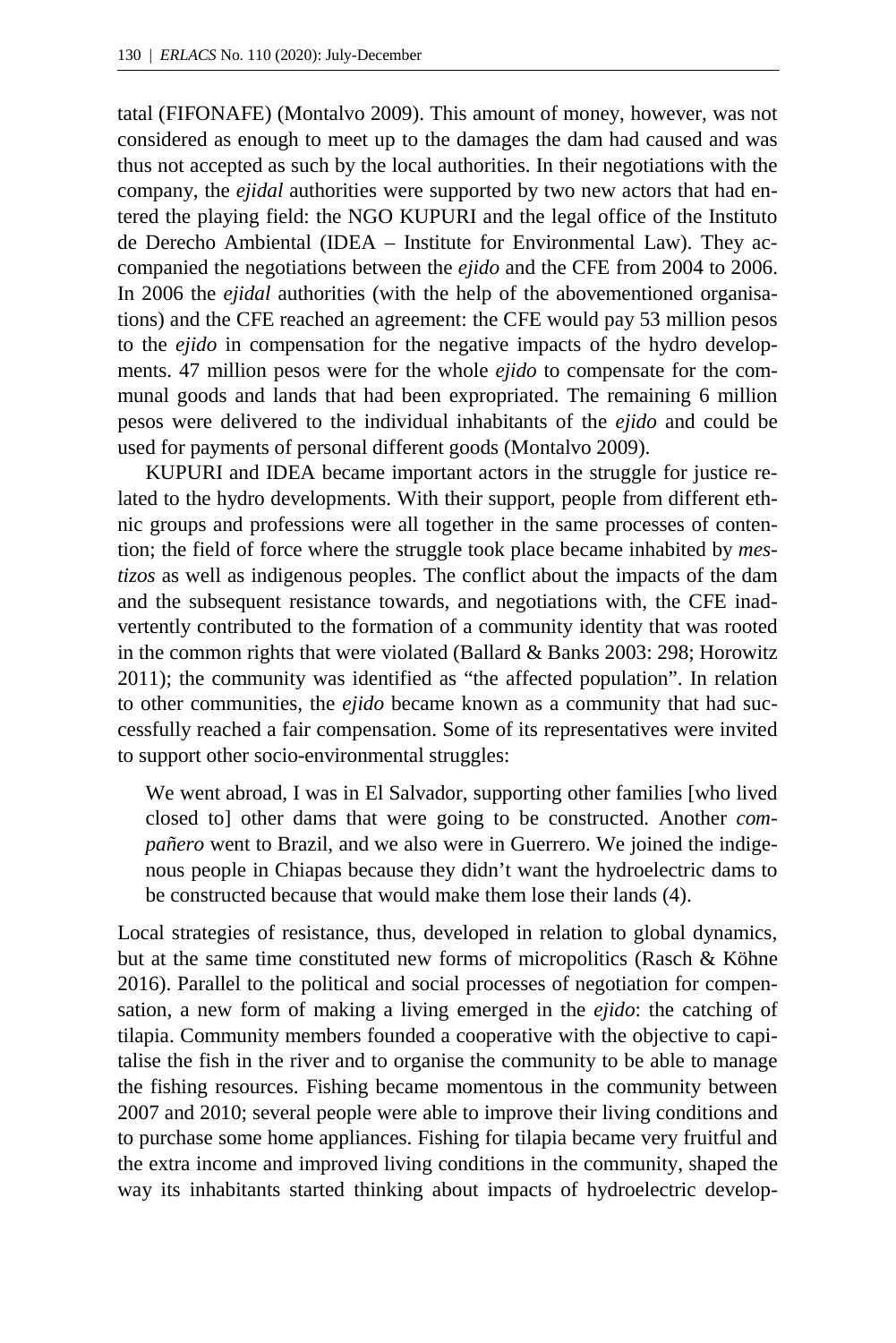ments. Those who benefitted from a higher income, became more sympathetic to the dam.

These developments attracted new actors to the community from 2010 onwards, further establishing the community as a narco-environment. Among these were illegal fishermen that had no permit and, in addition, did not consider the time restrictions that were put on fishing activities. According to testimonies from the community, these people came from different parts of Nayarit, but also from the state of Michoacán. The presence of multiple actors from different places in the same territory (Watts 2000: 268) and the benefits of the hydro resources would become important determinants of social reconfigurations that came about in the community through authoritarian practices like monopolisation and fixed prices. As we will see in the next section, by monopolising and controlling the price of tilapia these new actors gained control over the use of the river and the reservoir and the population was subjected to authoritarian politics and fish production impairment.

#### **Illegality and violence as new codes of governance**

The clandestine operations in the reservoir complicated making a living for residents and slowly started to shape multiple, sometimes contradicting, responses towards this new situation. Community members who made their living from the reservoir, started to face oppression by the *acaparador*, the commercial intermediary who had the absolute control over the selling of the reservoir's fish. He collaborated with illegal groups who would force local fisherfolk to over fish, instead of preserving the reservoir like they used to:

It's fishing 24 hours a day, the buyers are from Michoacán… if you don't fish, they will send people to fish, and if you turn laborious, you will wake up dead (*con una piedra en el pescuezo*), it's better to fish and not to die (5).

The *acaparador*, the criminal group and fishermen from outside the community slowly appropriated the reservoir by way of amplifying the catch of the tilapia and not adhering to the fishing restrictions. In addition, local fisherfolk had to pay quota for their right to fish. This clandestine way of working evolved further during the presidency of Felipe Calderón (2006-2012). During this era Mexico went through an armed conflict known as the "war on drugs". Nayarit also became home to the bloody struggle over territory between the state and criminal groups linked to the drugs economy. This resulted, among others, in the repression of *ejido* authorities. They were often forced to participate in clandestine activities, as was voiced by a former *ejido* authority:

This guy came and said to me, "come here, we came here to tell you that you will be our contact person when it comes to collecting the money [for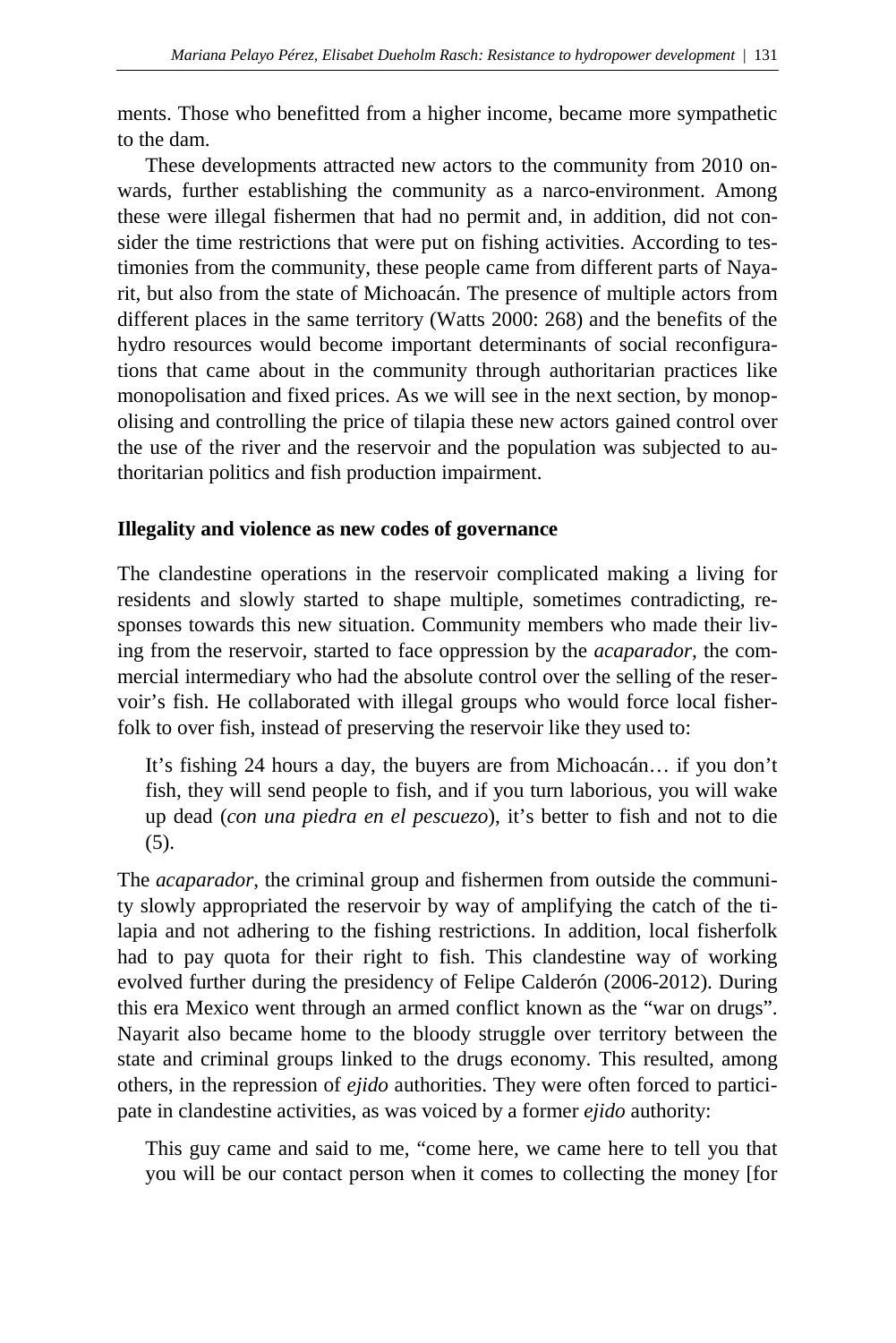the right to] fish… you are going to be the link, you are going to make everybody pay" (6).

The combination of repression and violence described above is best understood as a "politics of terror" (Navarro 2015). A web of illicit actors, of which was not clear how they were connected to each other, gained control over the reservoir through authoritarian practices, as a community member illustrated:

Now, when you see a car with soldiers and judicials, this means that you see a car with criminals who come here and you don't know what they'll take from you, everybody is afraid of them, they nurture fear, the whole world is afraid (7).

The enforcement of new fishing quota by the *acaparador* as well as the new codes of governance, including repression, authoritarianism, and monopolisation, in addition to the absence of room for manoeuvre for community members, produced a situation in which community outsiders became the new hegemonic actors. These actors slowly, but consistently, spread a collective fear that undermined local political agency, like community meetings and the fishing cooperative.

Whereas in 2006 a fair compensation for the negative impacts of the dam was achieved by way of resistance by different local actors and NGO's towards hydroelectric developments in the region, combined with a media campaign that put the struggle out in the public, from 2010 onwards ways of responding and resisting hydroelectric developments, often closely connected to criminal activities, became more hidden. The new order of illegality and violence silenced local resistance. In this context, the way the community's response mechanisms developed were not so much informed by the construction of energy projects, but rather related to the violation of human rights, dispossession, and the constitution of a violent narco-environment. Again, these response mechanisms were embedded in micropolitics.

The presence of illegal fishers, the illicit group and the *acaparador*, combined with the complete absence of the state, produced a context in which the reservoir could be over-extracted. The *acaparador* worked together with illicit groups in coercing local fishermen to fish more and more and to sell the fish to him. This strengthened his monopoly in the community. The informal fishermen that were not from the community also earned money by fishing, and the clandestine group acquired more income by forcing local fisherfolk to pay for their right to fish, or to pay one peso for each kilo of tilapia that they would catch. This overfishing affected the amount of fish in the river.

Local fishermen also engaged in pirating practices, as becomes clear from the words of this fisherman: "Well, here we never stop fishing, pirating is here to stay. When it's time to stop fishing [*se viene la veda*], we continue to fish, and that's why there's no tilapia!" (8). There are, however, differences between commercial pirating and pirating practices that are necessary to be able to pro-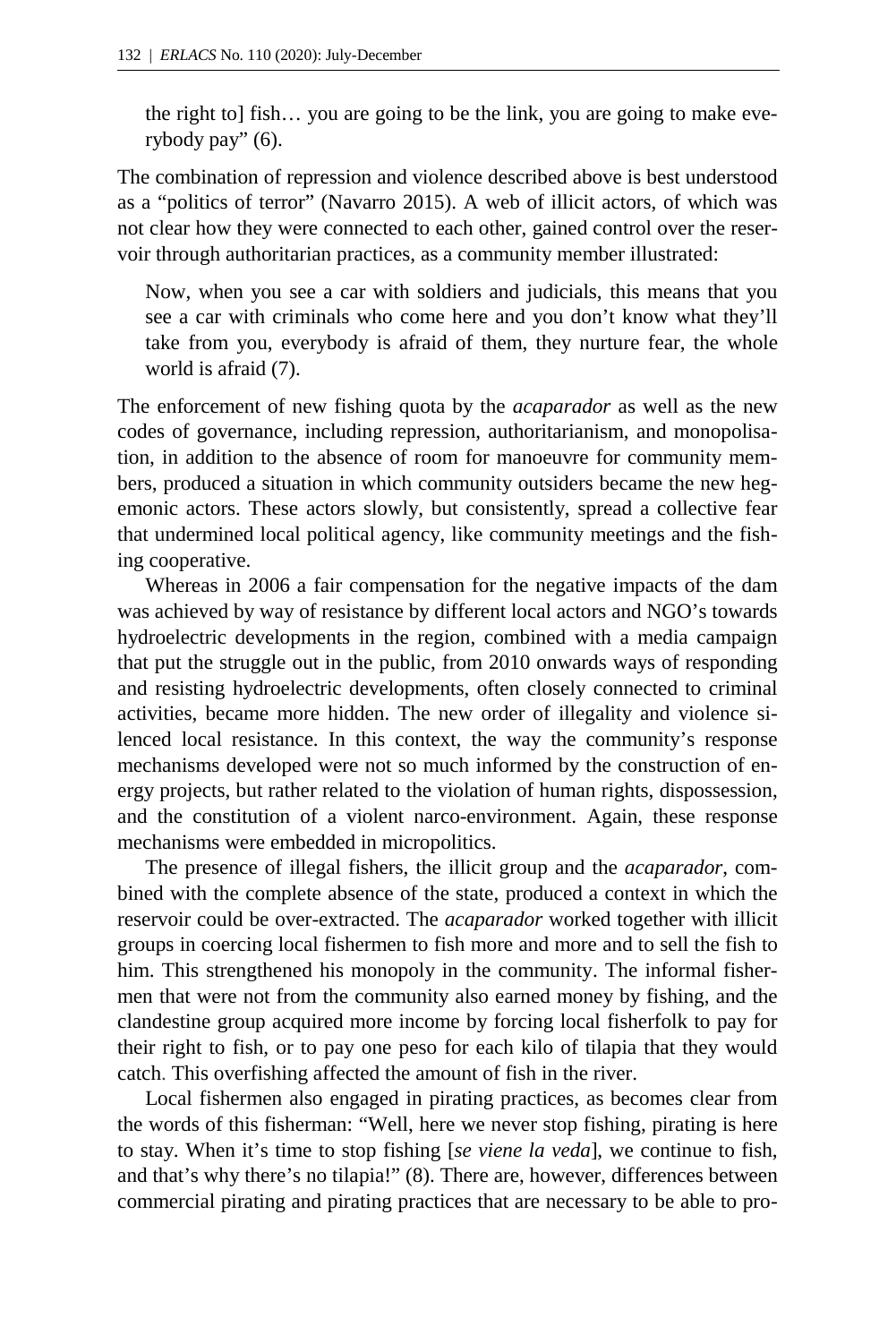vide one's livelihood. Pirating for livelihood sustenance means fishing 3 to 5 kilos for consumption, whereas commercial and extractive pirating involves filling whole trucks with tons of fish to sell on the market. Pirating for livelihood is, then, a way of resisting illicit over-fishing by the fishers external to the community. At the same time, the local population considered commercial pirating as a form of stealing.

In sum, repression and illegality became established as new codes of conduct in fishing activities. Clandestine groups intimidated and directly threatened local fishermen in order to coerce the local fishing industry. There were also cases of physical violence towards some fishermen, as well as forced collection of quotas. The fishers were not allowed to sell their fish to other people, like this fisherman exemplifies:

But, I mean, the buyer has his people to come and beat you up, they get angry so that you won't sell to anyone else. And if you do sell to someone else, they find out and they'll come and beat you, really beat you up (*te ponen una tabliza*) and they will keep your head under water, again and again, until you won't be able to say anything (9).

## **Resistance**

In this article we not only consider overt acts of resistance as resistance, but also, in line with the work of van der Ploeg, more covert acts, like forms of production that have been created to confront dominant steering and ordering mechanisms in society (Holland & Einwohner 2004; van der Ploeg 2007). The inhabitants of the community developed multiple ways – covert acts of resistance – of mitigating the effects of the hydroelectric developments and the related violent and repressive governance that became part of the community as a narco-environment. As such they secured their ways of making a living whilst facing different, but related developments: the establishment of the hydroelectric power dam, fishing as a main source of income, and the arrival of external actors that engendered a context of criminality, violence and the becoming of as a narco-environment. The different responses that evolved as a reaction to these transformations in the community can be understood as response assemblages (Briassoulis 2017) that, following Horowitz (2017), multiply, compete and might conflict as they develop facing environmental threats. The ways in which the inhabitants responded to the changes in their community, did not follow a pattern. Between 2007 and 2010 the main responses were internalisation and appropriation. By way of these responses, inhabitants mitigated the consequences of hydropower developments, like the flooding of pastures and alluvial crops, as well as the biophysical transformations rooted in turning a river into a reservoir (Pelayo 2020).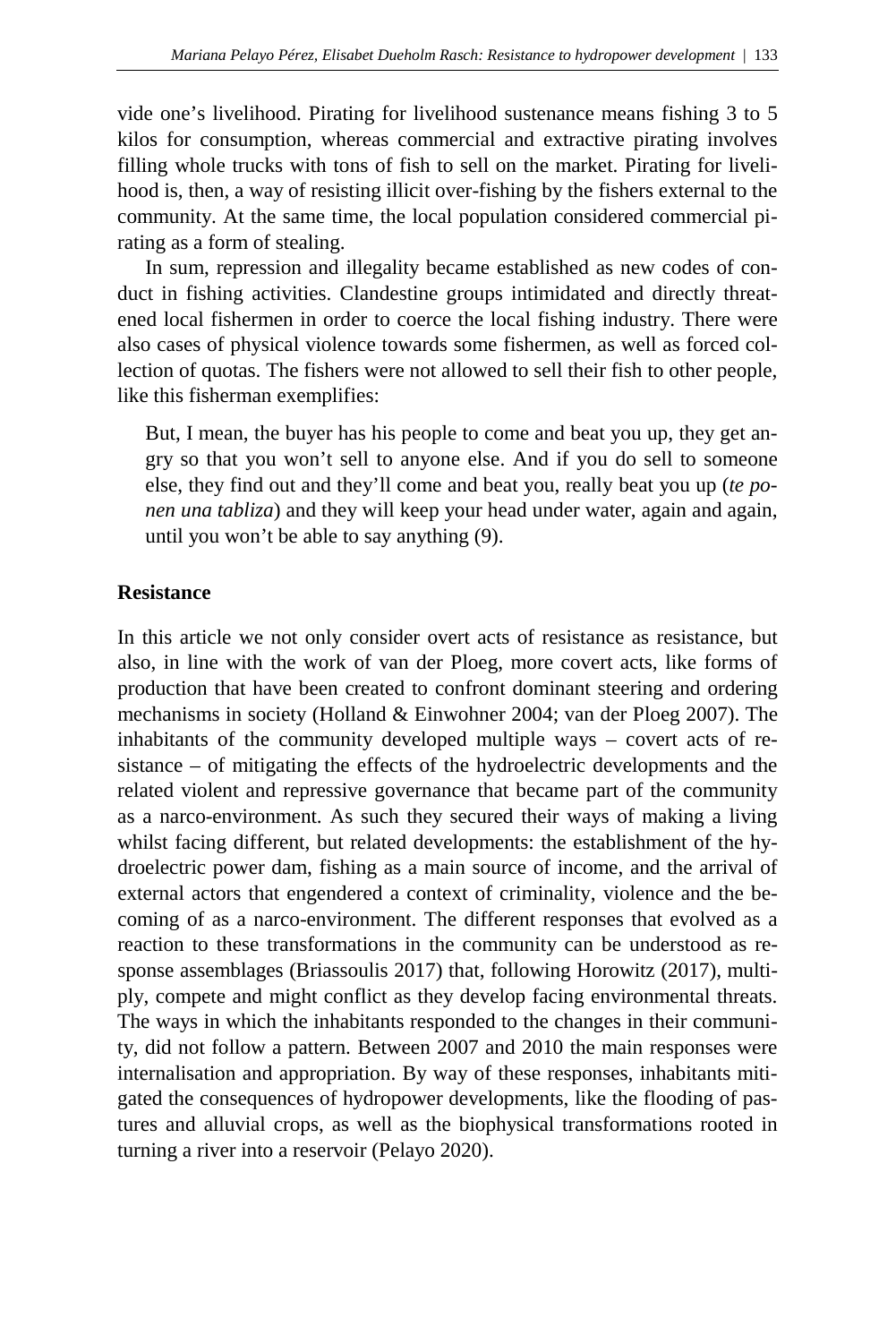## **Internalisation and appropriation**

Internalisation as a (livelihood) strategy comprises the mechanisms that are developed to consolidate the bases of endogenous resources (van der Ploeg 2007). This entails small scale production for own consumption, which make themselves independent from products that can be bought at the market (Schneider & Niederle 2010: 931). In the case of the hydroelectric developments described above, internalisation can, in addition, be considered a form of resistance, because it uses local knowledge to mitigate the scarcity of fish and to organise the selling and distribution of fish. Community members resisted the transition towards new productive forms, such as fishing. One of the strategies developed to face the decreased fishing stock, was to continue with traditional agrarian practices like the *coamil* (growing maize). The growing of maize proved to be an important activity, like this *campesina* shares:

[First, they went] from [sowing the land] to fishing, and then they didn't want to sow the land anymore, because of the fish, but now the fish isn't there anymore, the people started to sow the land again (10).

The different internalisation strategies that evolved, were rooted in, one, the trust that community members had in their traditional knowledge about agriculture, and, two, the scarce resources that withheld people from, for example, using fertiliser. These two elements resulted in a rejection of such ways of farming, like this elderly *campesino* confirms:

Everything (bad) is caused by these fertilisers. First you use them to work your land, and the next moment you have worms…adding more fertilisers (*productos*) only causes more diseases (11).

Fertilisers, in this case, are not considered any good. Re-using endogenous seeds as well as returning to growing the *coamil* are both examples of acts of resistance that developed during and after the installation of the hydroelectric power dam. People also employed strategies of appropriation to adjust to the loss of alluvial farming lands and pastures. This included taking advantage of new ways of making a living, like fishing, that became possible within the reservoir. The appropriation of the reservoir was realised by way of dividing the river among the inhabitants of the community, but also through the inauguration of cooperatives that were geared towards capitalising the catching of fish. These appropriation mechanisms were realised with the objective to protect the local production: "What the *ejido* did was defending its territory, nothing less, nothing more, through the cooperative"(12). Working through the cooperative, then, was a way of adjusting to the livelihood possibilities that were created by the construction of the hydroelectric power dam. As mentioned before, the resistance strategies developed after 2010 were geared towards mitigating the impacts of clandestine activities in the reservoir. These strategies can be divided in 1) intensification, 2) intentional transgression of rules and regulations,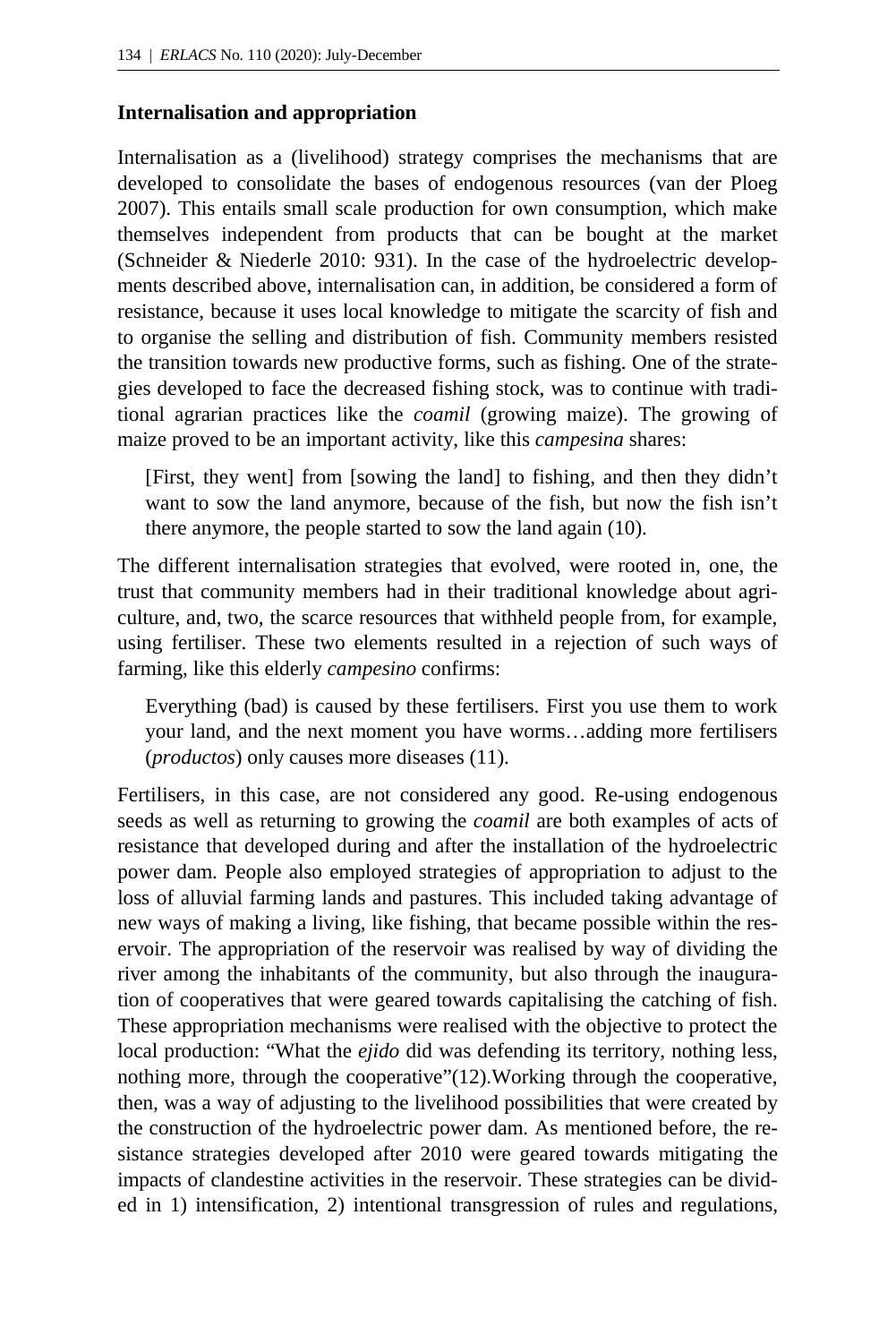and 3) the objection of the imposed system. We will now discuss these strategies, and how they can be considered as resistance, in more detail.

## *Intensification*

In this paper, we understand strategies of intensification as practices that increase productivity, involving a more intensive use of the workforce and economic resources, as well as environmental costs that evolved as a way to accommodate the dynamics of the market (Pelayo 2020). We consider these strategies as resistance because they entail explicit actions geared towards maintaining the resources that communities use for making a living. Intensification happened in four different dimensions: the workforce, fishing activities, forest clearance, and agricultural activities. The intensification of the workforce entailed that residents of the community started to alternate fishing and agriculture, and that women and children also became full members of the workforce. This implied more time and manpower that could be inverted in the productive process: "Before, they didn't work as much, but there's no product [fish] anymore they work more"(13). In terms of the intensification of fishing activities, fisherfolk started to use larger numbers of fully extended nets, for extended periods of time. Different species were caught in an earlier stage than usual: "There is no closed season […] they take the fish out before they can reproduce themselves, there's no breeding anymore" (14). The intensification of agricultural activities was realised by (excessive) use of fertilizer in order to increase production: "Well, in order to get the maize growing, it's always been very small, but with the fertiliser, they become enormous (*se dan los botones grandes*) (15). Finally, the clearance of the forest on the hill slopes, was a way of compensating for the land and forest resources that were lost; a way for community members to protect their ways of making a living: "It's not allowed to cut trees for the coamil… but they haven't brought us a bag full of pasture to survive"  $(16)$ .

## *Intentional transgression*

Intentional transgression strategies evolved as a response towards, first, the detriment of the fish, and, second, the illicit groups that had come to the reservoir to earn money from it through the repressive and violent methods, which contributed to the constitution of the community as a narco-environment, described above. Strategies of intentional transgression are actions that are realised because of material losses and damages. In addition, they reflect a political positioning towards the repressive model of governance (Pelayo 2020). Intentional transgression was mostly rooted in experiences of dispossession and materialised through transgressing environmental norms and regulations regarding fishing, as was expressed during one of the focus groups: "Well, other people come here and take the fish, so it's better to do the same". And "The closed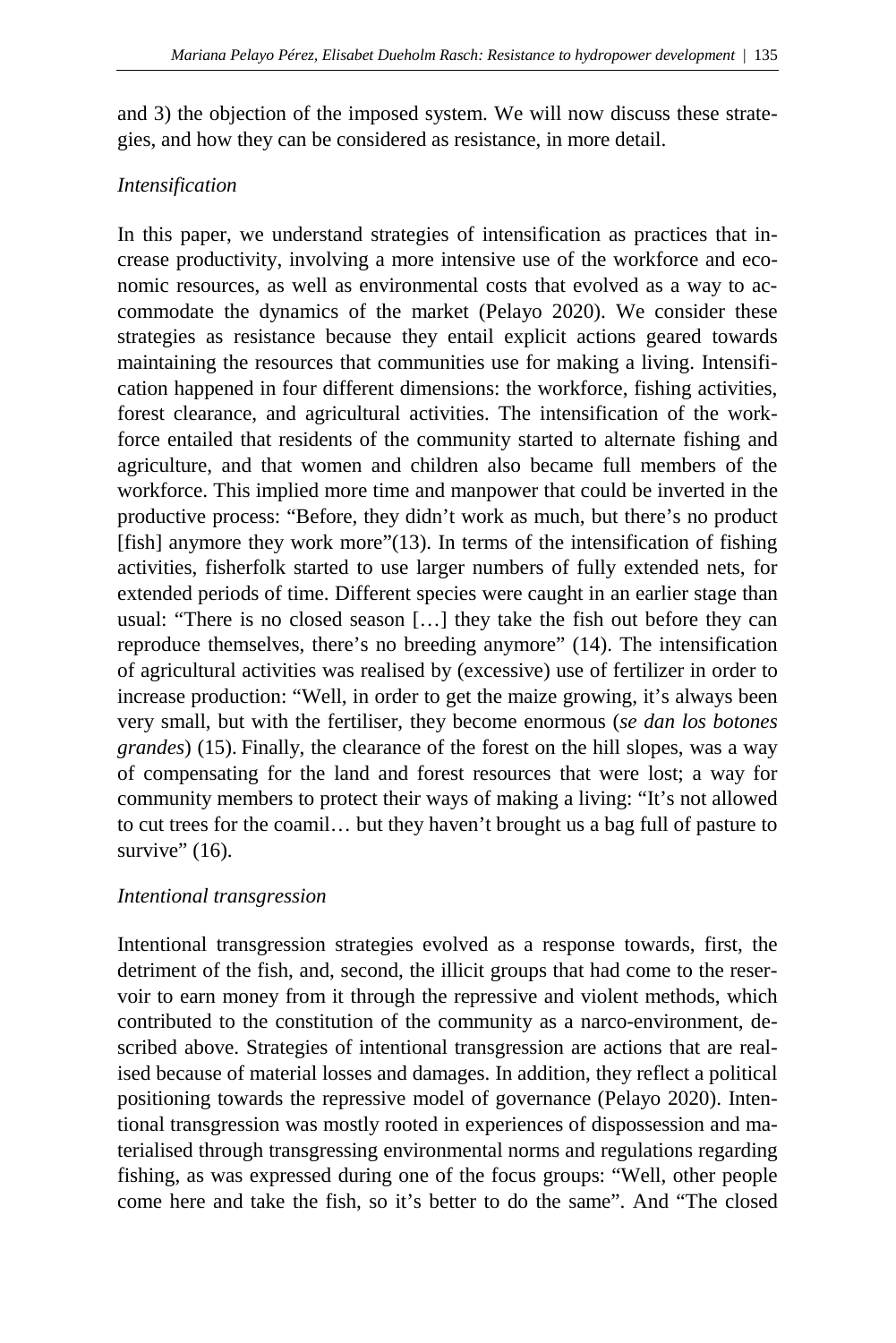season is not respected. The organisation says, you have to respect it, but others don't. Some people also participate because the fish is taken away anyway" (17). Another way of actively rejecting repressive regulations, was the revival of forbidden traditional fishing practices after 2010, like the use of the *arpón*  (harpoon), the *anzuelo* (fish hook), and the *atarraya* (a round net, used to fish in shallow water), like a fisherman shares in an interview:

There are many strategies, but they are illegal, one of them is fishing with the *arpón*, with *caña* or *anzuelo*. Fishing with *atarraya* is also not allowed according to the regulations (18).

These are traditional forms of fishing that had become illegal as part of environmental protection of the river. Through reviving traditional fishing practices, fisherfolk contested the imposed, repressive norms and regulations related to fishing in the reservoir. Also, community members transgressed environmental norms by not respecting the closed season, fishing in forbidden waters, employing illegal fishing strategies, and by using more than the allowed amount of nets (according to the regulations, no more than five nets are allowed) and as such broaden the range of fish that was caught: "We use like 150 nets and when the water rises they cover a large part of the surface" (19).

Transgressing fishing norms is, thus, a productive activity in the community. Fisherfolk know that it is prohibited to use a certain amount of fishing nets. However, the necessity to catch more fish to be able to provide for a living, as well as the absence of institutional authorities that regulate fishing, facilitate overfishing. At the same time, for the community, worries about the environment did not concern forest resources, but were oriented towards the conservation of fishing in order to be able to make a living. This concern about fishing resources is rooted in the fish crisis that occurred in the community. This was an important point in history for the community and constitutes an important building block of a collective identity, rooted in the protection of fishing resources. From 2011 onwards the community started to become more aware of the ecological consequences of their fishing practices and the closed season was broadened for a month to allow for the tilapia to complete its cycle to mature, as this fisherman explains:

It's all about taking care, that's it. After more or less two years of protecting the fishing in times of the closed season for fishing, there will be a recuperation [of the fish stock]. In Aguamilpa they also ran out of fish and they organised and started to protect two or three years and there was recuperation and they continued to take care of and protect the reservoir, so that there will be production  $(20)$ .

This situation produced tensions between fisherfolk who wanted to conserve and let the fish complete its productive cycle and those that preferred an immediate fulfilment of their livelihood. The situation became more intense because of the intensive extraction of fish promoted by external actors. Hence, devel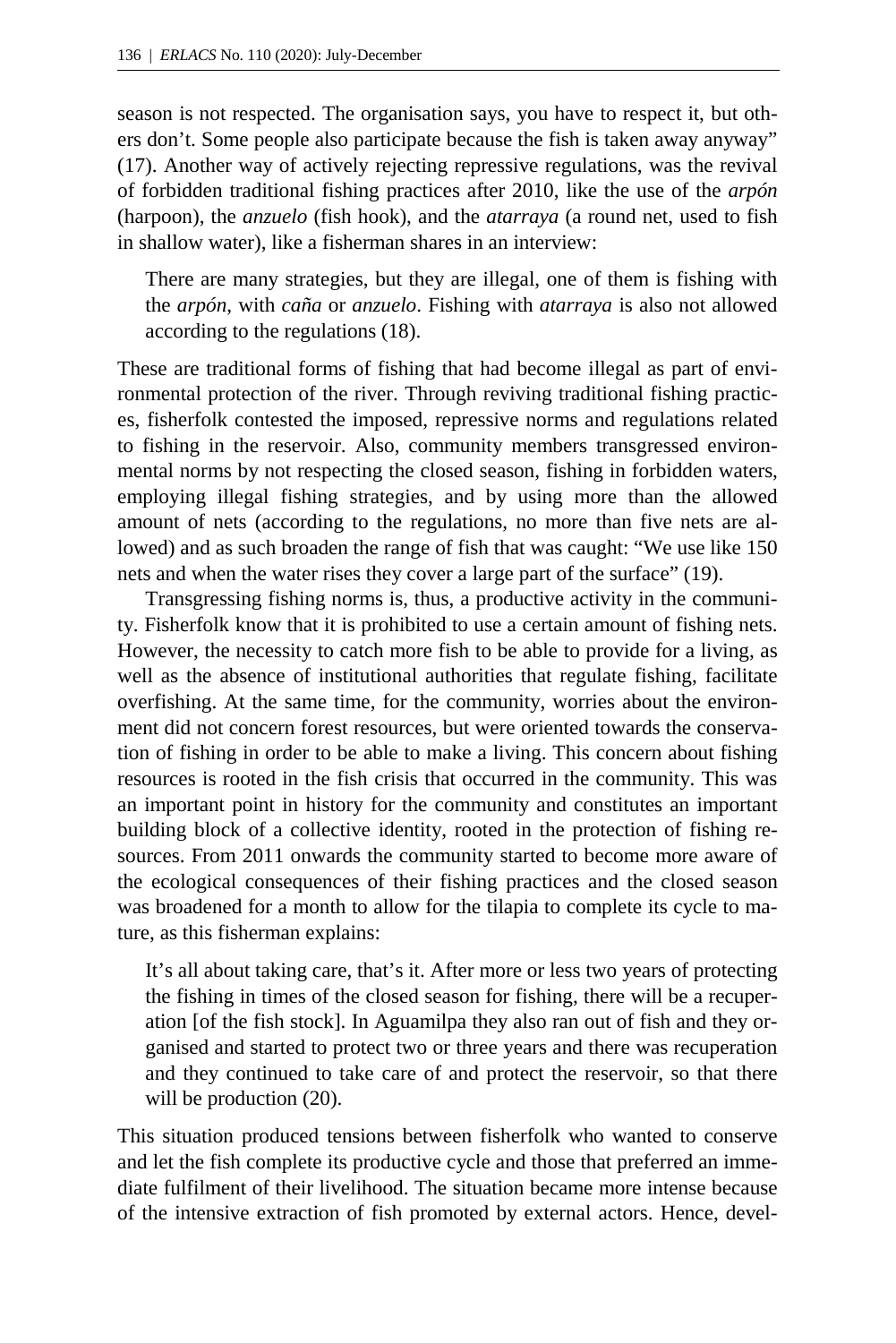opments from the outside caused contradictory responses inside the community (Horowitz 2017).

#### *Strategies of objection*

Although the *acaparador* had gained control and monopoly over the fishing through authoritarian repression. This did not mean that the community went along with this – they actively did express their unconformity with the system in various ways, using several strategies of objection, including manifestations of unconformity through which people contest and confront "the imposed" in subtle way*s* (Pelayo 2020). These strategies not only contain demands of justice intended to mitigate the results of oppression, but also search to disclose acts of injustice. One strategy of objection of community members was transferring the risk of engaging in illegal fishing activities to the *mozos*, who are community members that do not have their own permission to fish, but fish for others who do have a licence. The objective was to avoid being vulnerable towards the repression in the reservoir. The *mozos*, then, faced a double risk. On the one hand they faced insecure income (for not having their own licence to fish), and on the other hand they faced violence and illegality in the reservoir (while fishing for others). As a reaction, *mozos* started to turn themselves against the people with licences that they worked for and to get their own fishing permits, as this *mozo* explained:

And, the people say, let's come together as a group, as workers, because we are workers, we work for them every year. We unite so that we can fight the *patrones*, take the permits away from them, that's what he [the *acaparador*] said to us (21)*.*

Hence, in the community meetings as described above, people joined forces in order to obtain their own fishing permits.

Fishermen also actively rejected the new, violent forms of governance by way of (non) actively occupying the reservoir. In the end, occupying proved to be an effective way to prevent other actors from coming to the reservoir, although it did not result in catching more fish, as the catch was very scarce. This occupation of the river, without catching fish was realised on a daily basis between 2010 and 2017. A fisherman tells about this:

And when you don't work *el tipo* [the *acaparador*] sends his own people… this year he sent a crew (*cuadrilla*) over there where we weren't fishing, different people were into placing their nets all over the place… and there's nothing that you can say, there's nothing you can say because it's the era of pirating and the people want to work (fish), no matter what it takes (22).

Although the occupation of the river protected the territory to a certain extent, the illicit groups still benefited from massive extraction of fish. This strengthened the position of external actors, a community member explained: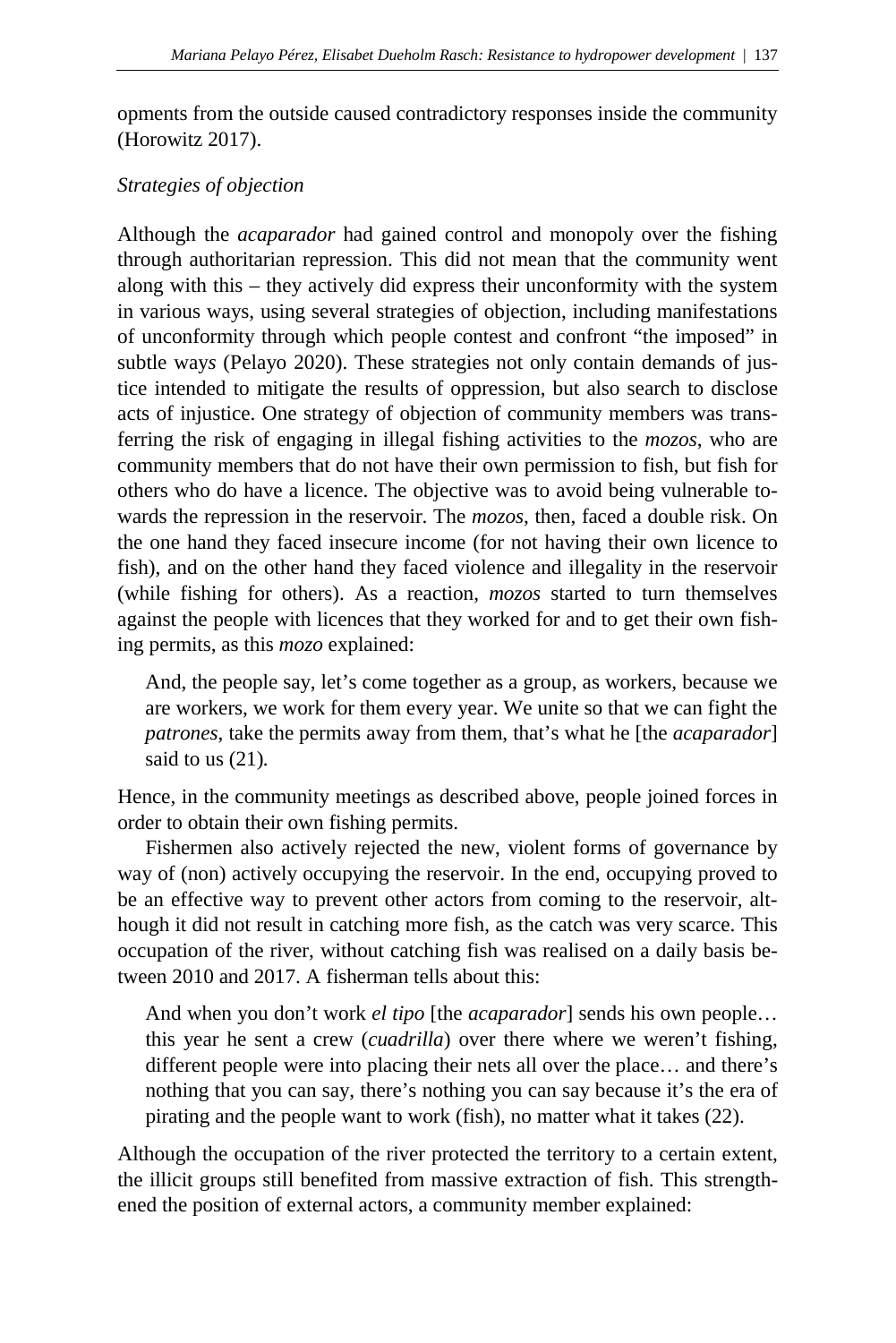It's because of too little respect for the biology of things and the closed fishing season and this something everybody is involved in. The first year it was people from outside that did this, but then the fisherfolk from Cantiles said, we are going to take with us, what they want to take with them… but what happened... the reservoir (*el charco*) remained without tilapia (23).

In sum, the resistance strategies did not have positive effects for the fishermen and the community. This resonates with the point that Horowitz has made that local resistance strategies are often competing and confronting (Horowitz 2017). These confrontations give space to "unwanted socio-environmental settings", unexpected biophysical transformation of the ecosystem with negative results for the population (Pelayo 2020). The overall crisis was produced, first, because of the repressive character of the *acaparador* towards the fishermen. Because of this, fishermen transgressed the fishing norms. Second, resistance mechanisms such as occupying the reservoir during the closed season protected the territory from outsiders.

#### **Conclusions**

This paper analysed how livelihood strategies and micropolitics became articulated in the context of transforming energy and fishing markets, and the constitution of narco-environments. By way of a case study of hydropower developments in Mexico, we demonstrated that hydropower projects can easily develop into economic enclaves that are characterised by clandestine activities. This violent narco-environment started to evolve when illicit actors from outside the community arrived and settled down and started to develop illicit activities. Fishing intensified and the codes of governance became repressive and violent. The inhabitants reacted to repression and transformed their ways of living as a way of resisting these developments in ways that were at times contradicting and counterproductive. These micropolitics in resistance evolved in the context of and are informed by the violent dynamics that characterise narcoenvironments.

In the face of repression, residents joined forces in the resistance. They developed (transgressing) resistance strategies towards hydropower developments, like illegal fishing for sustenance, transferring risks to informal laborers, and occupying the productive space. Different narratives started to emerge about how to continue fishing activities. These, at times contradicting, responses to hydropower developments and repressive water governance structures, reveal how livelihood strategies and means of production can operate as resistance mechanisms, when other forms of resistance might be too dangerous and risky because of the unpredictable and disruptive character of narcoenvironments.

This paper has shown how inhabitants gave meaning to hydropower developments in their living environment and interiorised these developments in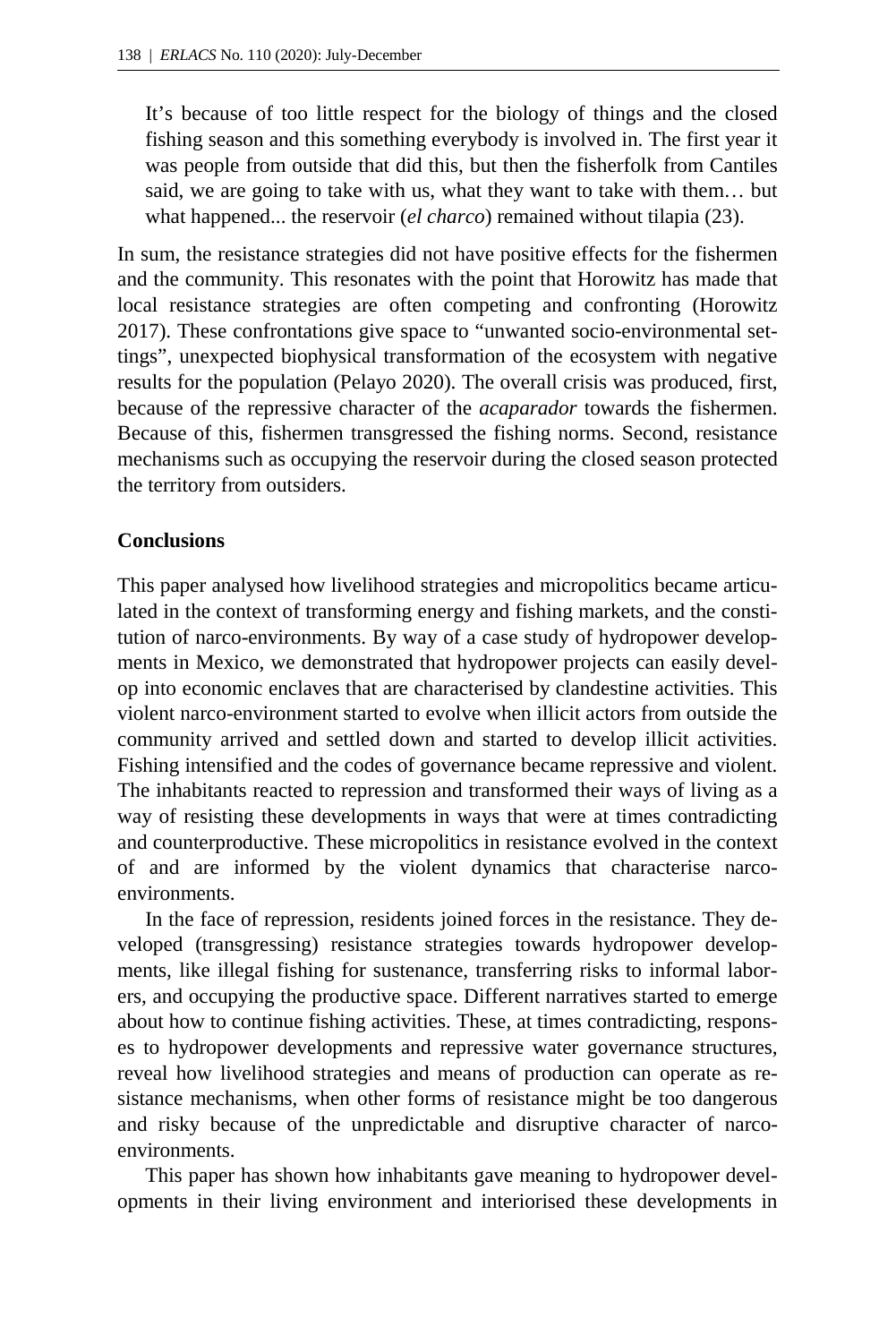their ways of life. These, sometimes contradictory, ways of livelihood sustenance can be seen as a way of resisting the consequences of hydropower developments, among which the constitution of a narco-environment: the establishment of criminal actors and violent and authoritarian ways of governance in the community. The act of resisting does not end in open and static conflict, but is dynamic and often hidden. Finally, the paper highlighted how responses towards hydropower developments intensified the environmental crisis and informed new micropolitics based on clandestine activities, environmental degradation and social vulnerability, shaped by the becoming of a narcoenvironment.

\* \* \*

**Mariana Pelayo Pérez** received her PhD in Sustainability Sciences at Universidad Nacional Autónoma de México (UNAM). She is an instructor and researcher at the Social Sciences school at the Universidad Autónoma de Nayarit. Her research approach favors a transdisciplinary approach, including political ecology, human geography and environmental sociology. Her research interests include hydropolitics, micropolitics of conflict and resistance, humanenvironment relational ontologies, and biopolitics. Email: pelayombpp@gmail.com

**Elisabet Dueholm Rasch** is associate professor at Wageningen University. Her research topics include (indigenous) mobilization toward neo-liberal policies and extractive projects, and energy production in Latin America (Guatemala) and the Netherlands. Her contemporary fieldwork in Guatemala focuses on how territory defenders experience violence and criminalization. Address: Sociology of Development and Change group (Bode 18), P.O. Box 8130, 6700 EW Wageningen, The Netherlands Email: elisabet.rasch@wur.nl

#### **Notes**

1 The numbers in parenthesis refer to the interviews, which are listed in the appendix.

#### **References**

- Aguilar-Støen, M., & Hirsch C. 2017. Bottom-up responses to environmental and social impact assessments: A case study from Guatemala. *Environmental Impact Assessment Review*, 62, 225–23[2.](https://www.sciencedirect.com/science/article/abs/pii/S019592551630258X) <https://www.sciencedirect.com/science/article/abs/pii/S019592551630258X>
- Aguilar, B., Cerdán, P., Kocian, M. & Aguilar, A. 2017. Impactos de la narco deforestación sobre las áreas protegidas en Centroamérica:una aproximación desde la economía ecológica crítica. A. Azamar Alonso, D. Escobar Moreno & S. Peniche Camps, *Perspectivas de la Economía Ecológica en el Nuevo Siglo*, 241–270. México: UDG.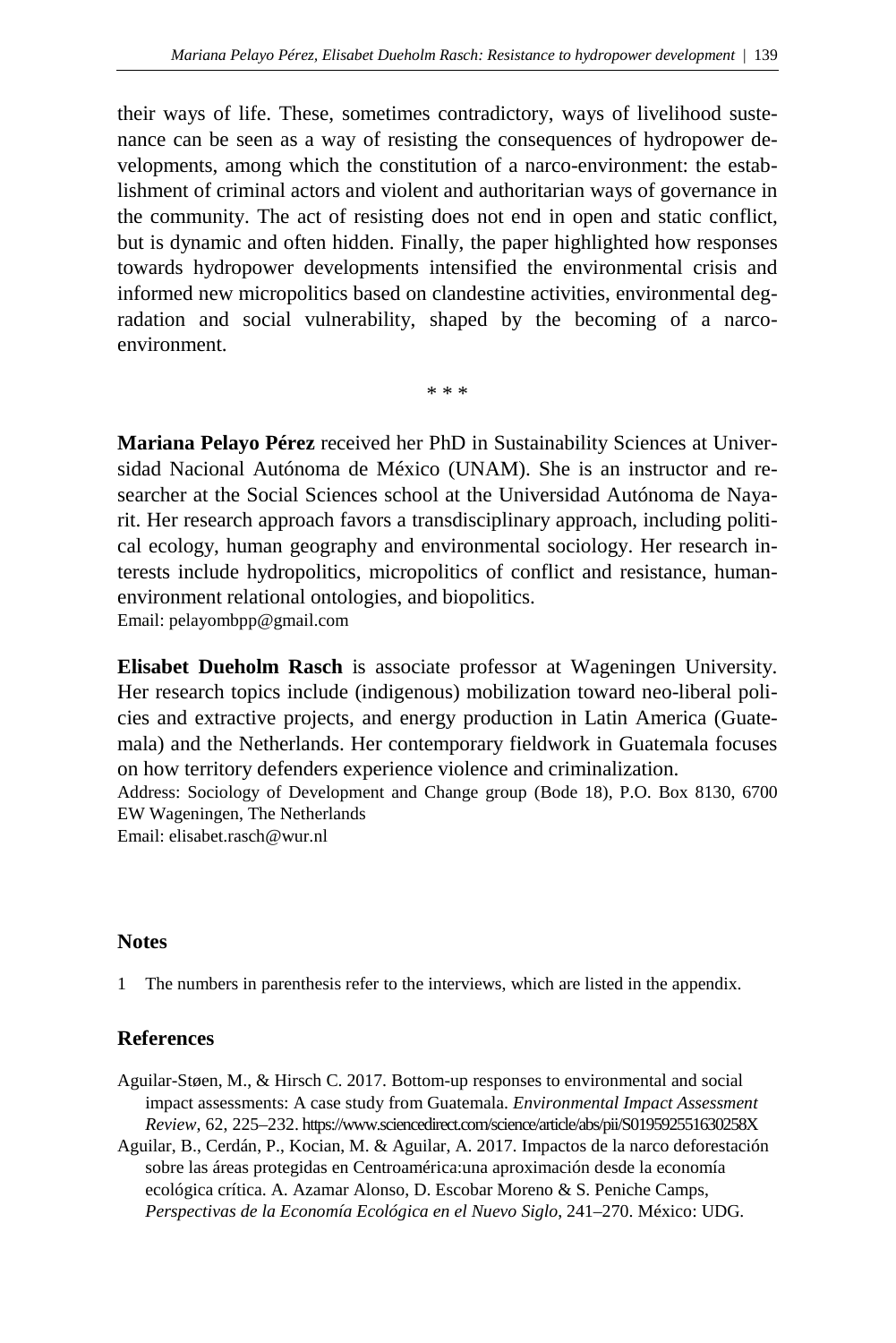- Ballard, C. & Banks, G. 2003. Resource wars: The anthropology of mining. *Annual Review of Anthropology,* 32, 287–313. https://doi.org/10.1146/annurev.anthro.32.061002.093116
- Ballvé T. 2018. Narco-frontiers: A spatial framework for drug-fuelled accumulation. *Journal of Agrarian Change*, 19 (2), 211–224. https://doi.org/10.1111/joac.12300
- Bebbington, D., Verdum, R., Gamboa, C., & Bebbington, A. J. 2018. The infrastructureextractives-resource governance complex in the Pan-Amazon: Roll backs and contestations. *European Review of Latin American and Caribbean Studies,* (106), 189– 21[4.](http://doi.org/10.32992/erlacs.10414) <http://doi.org/10.32992/erlacs.10414>

Boelens, R., Shah, E. Bruins, B. 2019.Cont[ested knowledges: Large dams and mega](https://www.researchgate.net/publication/331359295_Contested_Knowledges_Large_Dams_and_Mega-Hydraulic_Development)hydraulic development. *Water* 11 (416). [https://www.researchgate.net/publication/331359295\\_Contested\\_Knowledges\\_Large\\_D](https://www.researchgate.net/publication/331359295_Contested_Knowledges_Large_Dams_and_Mega-Hydraulic_Development) [ams\\_and\\_Mega-Hydraulic\\_Development](https://www.researchgate.net/publication/331359295_Contested_Knowledges_Large_Dams_and_Mega-Hydraulic_Development)

- Bury, J. 2008. Transnational corporations and livelihood transformations in the Peruvian Andes: An Actor-oriented political ecology. *Human Organization*, 67 (3), 307–21.
- Blaikie, P.M. & Brookfield, H. 1987. *Land degradation and society*. London/New York: Methuen
- Briassoulis, H. 2017. Response assemblages and their socioecological fit: conceptualizing human responses to environmental degradation. *Dialogues in Human Geography,* 7 (2), 166–185. https://doi.org/10.1177/2043820617720079
- Bryant, R.L. & Bailey, S. 1997. *Third world political ecology*. London/New York: Routledge.
- CFE, C. F. 2002. *Manifestación de Impacto ambiental*. México: CFE.
- CONAGUA. 2014. *Estadísticas del Agua en México*. México: Secretaría de Medio Ambiente y Recursos Naturales, Comisión Nacional del Agua. http://sina.conagua.gob.mx/publicaciones/EAM\_2017.pdf
- Corbin, J. & Strauss, A. 1990. Grounded theory research: Procedures, canons and evaluative criteria. *Qualitative Sociology*, 13, 3–21.
- Devine, J., Currit, N., Reygadas Langarica,Y., Liller, L. & Allen G. 2020. Drug trafficking, cattle ranching and land use and land cover change in Guatemala's maya biosphere reserve. *Land Use Policy*, 95 <https://doi.org/10.1016/j.landusepol.2020.104578>
- Douglas, I. 1988. Book reviews: Blaikie, P. and Brookfield, H. 1987: Land degradation and society, *Progress in Human Geography*, *12* (4), 615–618. https://doi.org/10.1177/030913258801200425
- Díaz, O., Escobar, E., Gómez I., & Morán W. 2011. La dinámica agroambiental de la zona norte del Humedal Cerrón Grande. Chile: Rimisp.
- Duarte-Abadía, B., Boelens R., & Avendaño R., T. 2015. Hydropower, encroachment and the re-patterning of hydrosocial territory: The case of Hidrosogamoso in Colombia. *Human Organization* 74 (3) 243–254.
- Fearnside, P. 2015. Brazil's Belo Monte Dam: lessons of an Amazonian resource struggle. *DIE ERDE–Journal of the Geographical Society of Berlin* 148(2-3), 167–18[4.](https://www.die-erde.org/index.php/die-erde/article/view/265) <https://www.die-erde.org/index.php/die-erde/article/view/265>
	- \_\_\_\_\_\_ 2017. Amazon dams and waterways: Brazil's Tapajós Basin plans. *AMBIO A Journal of the Human Environment*, 44 (5),426–439[.](https://www.researchgate.net/publication/273833463_Amazon_dams_and_waterways_Brazil)
	- [https://www.researchgate.net/publication/273833463\\_Amazon\\_dams\\_and\\_waterways\\_](https://www.researchgate.net/publication/273833463_Amazon_dams_and_waterways_Brazil) [Brazil's\\_Tapajs\\_Basin\\_plans](https://www.researchgate.net/publication/273833463_Amazon_dams_and_waterways_Brazil)
- Giddens, A. 1976. *New Rules of Sociological Method*. London: Hutchinson. \_\_\_\_\_\_ 1979. *Central Problems in Social Theory*. London and Basingstoke: Macmillan.
- González, F. 2013. Espacialización de la violencia en las ciudades latinoamericanas: una aproximación teórica. *Cuadernos de geografía, revista colombiana de geografía*, 22 (1), 169–186.
- Hidalgo-Bastidas, J., & Boelens, R. 2018. Inundaciones políticamente construidas. El megaproyecto hídrico Chone en Ecuador. *Cuadernos de Geografía*, 101, 127–14[8.](https://www.researchgate.net/publication/331148944_Inundaciones_politicamente_construidas_El_megaproyecto_hidrico_Chone_en_Ecuador/link/5dd3b88992851c382f49c435/download)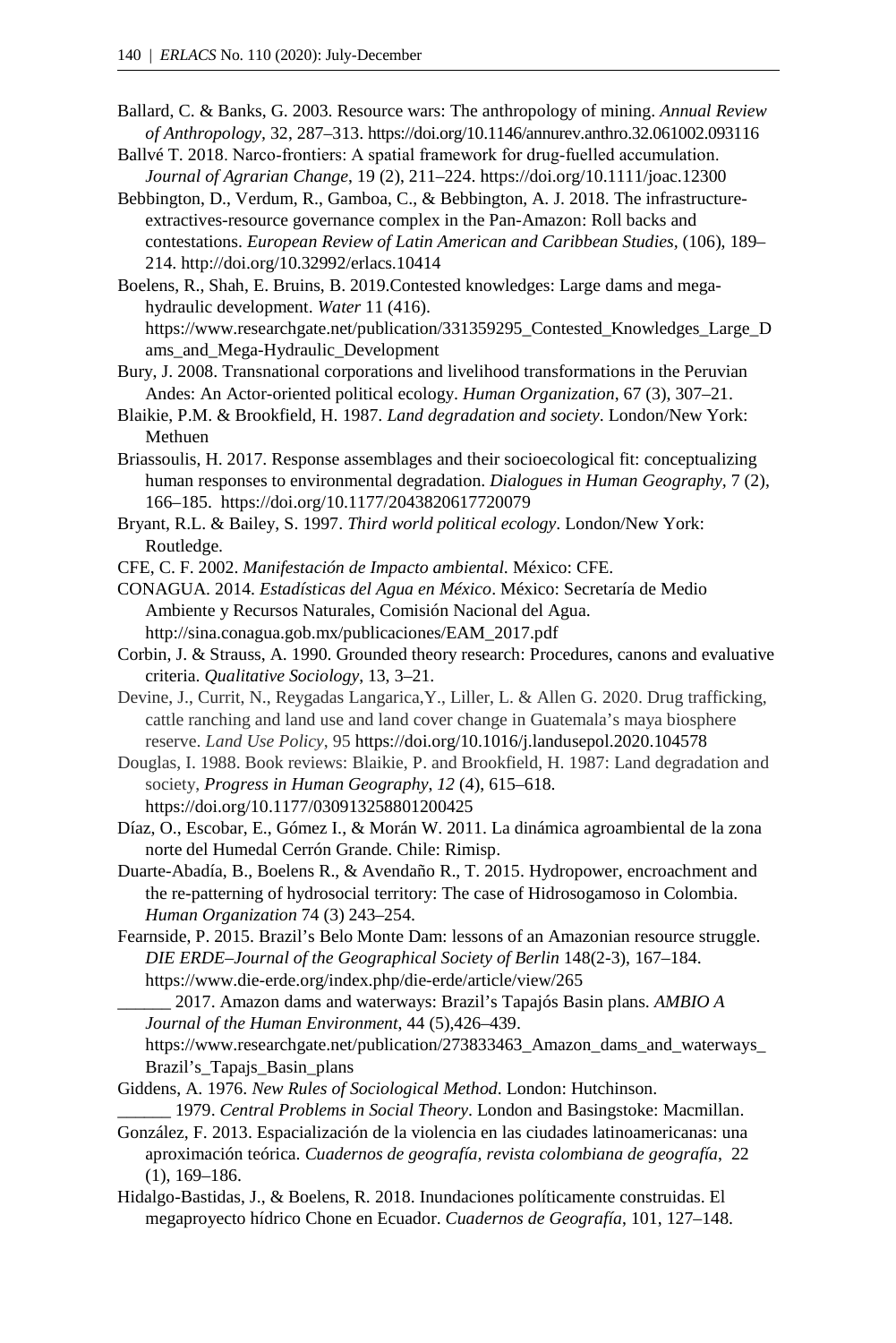- Hollander, J., & Einwohner, R. 2004. Conceptualizing resistance. *Sociological Forum, 19*(4), 533–554. www.jstor.org/stable/4148828
- Hommes, L., Veldwisch, G., Harris L. & Boelens R.(2019) Evolving connections, discourses and identities in rural–urban water struggles. *Water International*, 44(2), 243–253, DOI: 10.1080/02508060.2019.1583312
- Horowitz, L. 2008. 'It's up to the clan to protect': Cultural heritage and the micropolitical ecology of conservation in New Caledonia. *The Social Science Journal*, 45 (2), 258– 278. https://doi.org/10.1016/j.soscij.2008.03.005

\_\_\_\_\_\_ 2011. Interpreting industry's impacts: Micropolitical ecologies of divergent community responses. *Development and Change*, 42, 1379–1391. https://doi.org/10.1111/j.1467-7660.2011.01740.x

\_\_\_\_\_\_ 2016. Rhizomic resistance meets arborescent assemblage: UNESCO world heritage and the disempowerment of indigenous activism in New Caledonia. *Annals of the American Association of Geographers*, 106 (1), 167–185. https://doi.org/10.1080/00045608.2015.1090270

2017. Power, cooptation, and the multiplicity of response assemblages: An example from New Caledonia. *Dialogues in Human Geography*, 7 (2),192–196. https://doi.org/10.1177/2043820617720092

- Humphreys Bebbington, D., Verdum, R., Gamboa, C., & Bebbington, A. J. 2018) The Infrastructure-extractives-resource governance complex in the Pan-Amazon: Roll backs and contestations. *European Review of Latin American and Caribbean Studies*, (106), 189–214. http://doi.org/10.32992/erlacs.10414
- Lohmann, L. 1995. No rules of engagement: Interest groups, centralization and the creative politics of 'environment' in Thailand. J. Rigg (ed), Counting the costs: Economic growth and environmental change in Thailand, 211–234. Singapore: Institute of Southeast Asian Studies.
- Long, N. 1992. From paradigm lost to paradigm regained? The case for an actor-oriented sociology of development. N. Long and A. Long (ed.) *Battlefields of knowledge: The interlocking of theory and practice in social research and development* (16–43). London/New York: Routledge.
- Lynch, B. 2006. *The Chixoy Dam and the Achi Maya: Violence, ignorance, and the politics of blame.* NY: Center for International Studie[s](https://hdl.handle.net/1813/55025) <https://hdl.handle.net/1813/55025>
- McSweeney, K., Nielsen, E., Taylor, M., Wrathall, D., Pearson, Z., Wang, O., & Plumb, S. 2014. Drug policy as conservation policy: Narco-deforestation. *Science* 343, 489–490. https://doi.org/10.1126/science.1244082
- Middeldorp, N. & Le Billon P. 2019. Deadly environmental governance: Authoritarianism, eco-populism, and the repression of environmental and land defenders. *Annals of the American Association of Geographers*, 109 (2), 324–337. https://doi.org/10.1080/24694452.2018.1530586

Moore, D. S. 1993. Contesting terrain in Zimbabwe's eastern highlands Political ecology, ethnography, and peasant resource struggles. *Economic Geography*, 69 (4), 380–401. http://doi.org/doi:10.2307/143596

- Montalvo, M. 2009. *Nos agarraron verdes. El proceso de negociación de las comunidades afectadas por la Presa El Cajón* (Tesis de licenciatura).UAM, México.
- Murdoch, J. & Marsden, T. 1995. The Spatialization of Politics: Local and National Actor-Spaces in Environmental Conflict. *Transactions of the Institute of British Geographers,* 20 (3), 368–380.https://www.jstor.org/stable/622657?seq=1#page\_scan\_tab\_contents
- Navarro, M. 2015. *Luchas por lo común. Antagonismo social contra el despojo capitalista de los bienes naturales en México*. México: BUAP.
- Neurath J. 2003. *Huicholes. Pueblos indígenas del México contemporáneo*. México: CDI-PNUD.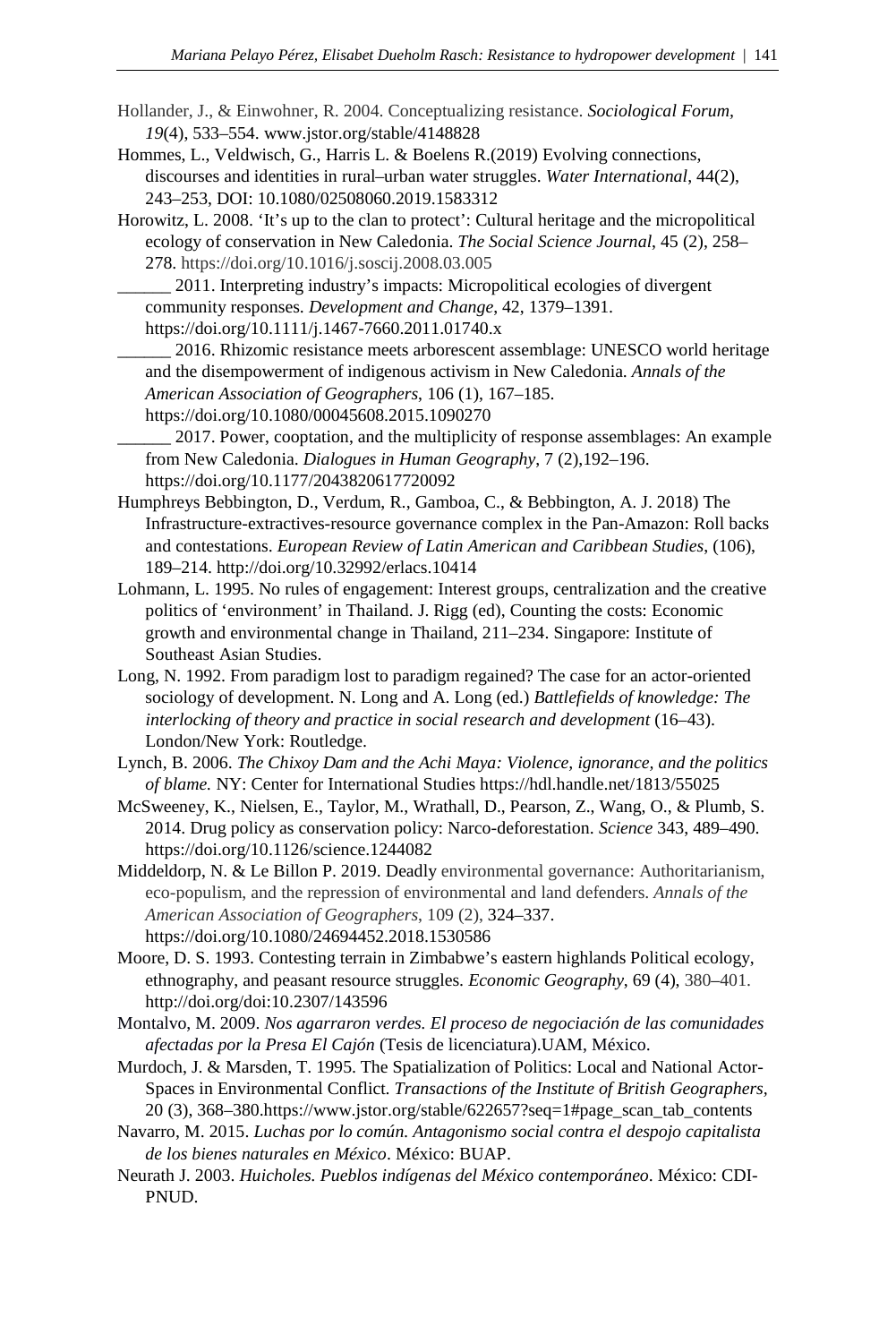- Pelayo, M. 2020. Reconfiguración de modos de vida, mecanismos de respuesta local y procesos emergentes de gobernanza ambiental de comunidades aledañas a presas hidroeléctricas en el Río Santiago, Nayarit, México (Tesis de doctorado). UNAM, México[. http://132.248.9.195/ptd2020/marzo/0801687/Index.html](http://132.248.9.195/ptd2020/marzo/0801687/Index.html)
- Pellegrini, L., & Arsel, M. 2018. Oil and conflict in the ecuadorian amazon: an exploration of motives and objectives. *European Review of Latin American and Caribbean Studies*, (106), 217–22[6.](http://doi.org/10.32992/erlacs.10413) <http://doi.org/10.32992/erlacs.10413>
- Porto-Gonçalves, C. 2006. El agua no se niega a nadie (La necesidad de escuchar otras voces). *Polis, Revista Latinoamericana*, 5(14). https://www.redalyc.org/pdf/305/30551410.pdf
- Rasch, E. & Köhne, M. 2016. Hydraulic fracturing, energy transition and political engagement in the Netherlands: The energetics of citizenship. *Energy Research & Social Science*, (13), 106–115. https://doi.org/10.1016/j.erss.2015.12.014
- Rasch, E. 2017. Citizens, criminalization and violence in natural resource conflicts in Latin America. *European Review of Latin American and Caribbean Studies*, (103), 131–142. http://doi.otg/10.18352/erlacs.10193
- Registro Agrario Nacional. 2017. Solicitud de información 1511100053617. INAI INFOMEX, Gobierno Federal, 24 agosto, 2017.
- Rodríguez, A. 2017. Configuración hidrosocial: ¿paisaje, territorio o espacio? *Waterlat-Gobacit Network Working Papers*, 4 (3), 27–41. 10.5072/zenodo.167126
- Silva, E., Akchurin, M., & Bebbington, A. J. 2018. Policy effects of resistance against mega-projects in latin america: An introduction. *European Review of Latin American and Caribbean Studies*, (106), 27–4[7.](http://doi.org/10.32992/erlacs.10397) <http://doi.org/10.32992/erlacs.10397>
- Singto, C.; Fleskens, L. &Vos, J. 2018. Institutionalizing participation in water resource development: Bottom-up and top-down practices in southern Thailand. *Water*, (10) 781.
- Schneider, S. & Niederle, P. 2010. Resistance strategies and diversification of rural livelihoods: the construction of autonomy among Brazilian family farmers. *Journal of Peasant Studies*, (37), 379–405. http://doi:10.1080/03066151003595168
- Scott, J. 1998. Seeing like a state. How certain schemes to improve human condition have failed. New Haven/London: Yale University Press. https://doi.org/10.1017/S0007087400334240
- Tellman, B. et al. 2020. Illicit drivers of land use change: Narcotrafficking and forest loss in Central America. Global Environmental Change, 63. https://doi.org/10.1016/j.gloenvcha.2020.102092
- Van der Ploeg, J. D. 2007. Resistance of the third kind and the construction of sustainability. Paper presented at the ESRS Conference, 20-24 August. Wageningen. http://www.jandouwevanderploeg.com/EN/publications/articles/resistance-of-the-thirdkind/
- Van der Ploeg, J. D., Ye Jingzhong & Schneider S. 2012. Rural development through the construction of new, nested markets. Journal of Peasant Studies, 39 (1),133–173. https://doi.org/10.1080/03066150.2011.652619
- Walker, R., & Simmons .2018. Endangered Amazon: an indigenous tribe fights back against hydropower development in the Tapajós Valley. *Environment: Science and Policy for Sustainable Development* 60 (2 ), 4–15.
- Walker et al. 2019. Avoiding Amazonian catastrophes: Prospects for conservation in the 21st century. *One Earth*, 1 (2), 202–215. <https://doi.org/10.1016/j.oneear.2019.09.009>
- Watts, M. 2000. Political ecology. E. Sheppard & T. J. Barnes (eds.), *A companion to economic geography*, 257–274. Oxford/Malden: Blackwel.
- Wrathall, D. et al. 2020. The impacts of cocaine-trafficking on conservation governance in Central America. *Global Environmental Change*, 6[3.](https://doi.org/10.1016/j.gloenvcha.2020.102098) <https://doi.org/10.1016/j.gloenvcha.2020.102098>